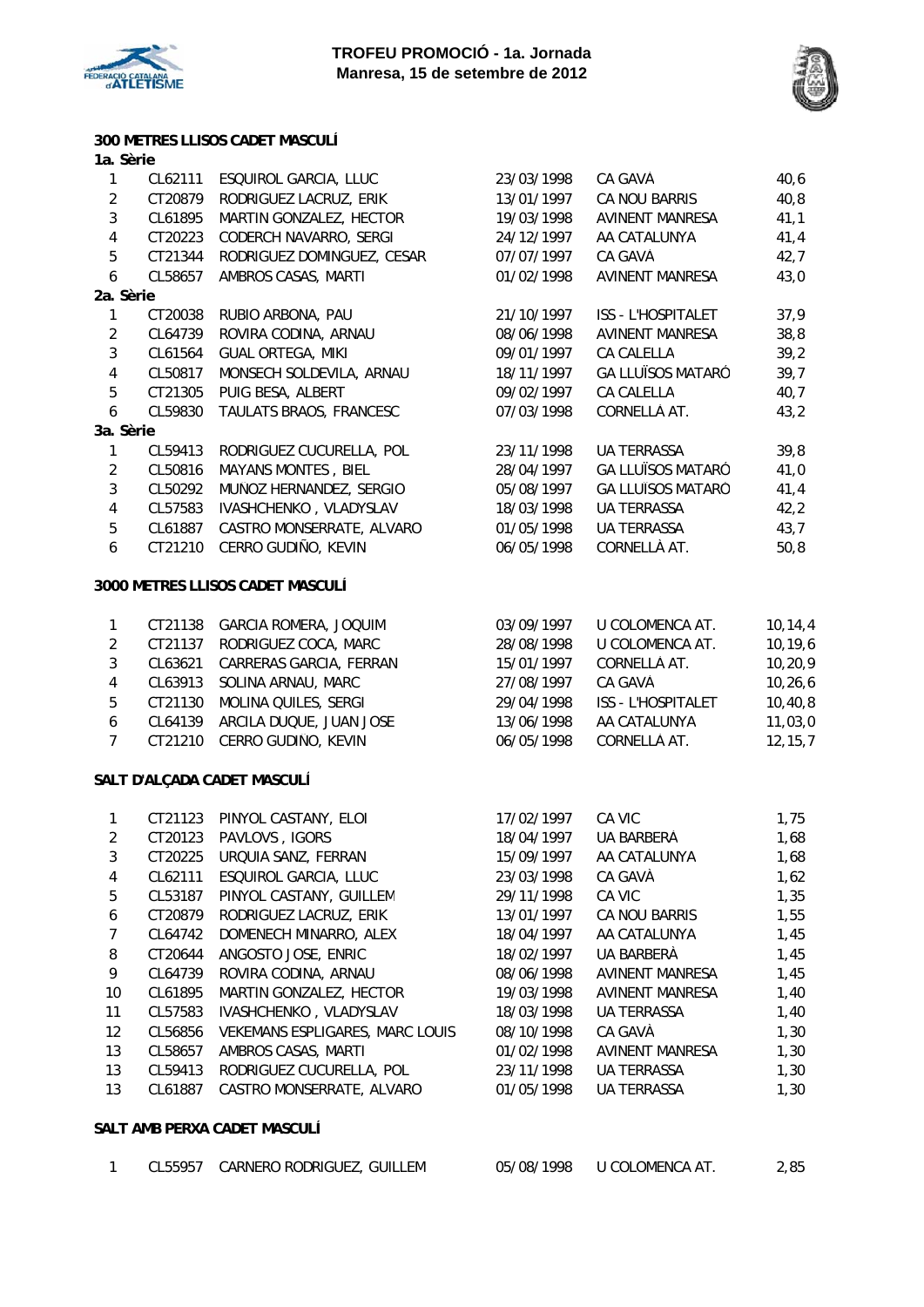



## **LLANÇAMENT DE JAVELINA CADET MASCULÍ**

|   | CT21326 | SERRANO JORCANO, VICTOR             | 17/07/1997 | CORNELLÀ AT.           | 49,01 |
|---|---------|-------------------------------------|------------|------------------------|-------|
| 2 | CT20439 | BERTRAN MARTI, FRANCESC ADRIA       | 10/01/1997 | CA IGUALADA            | 44,86 |
| 3 | CT21305 | PUIG BESA, ALBERT                   | 09/02/1997 | <b>CA CALELLA</b>      | 42,92 |
| 4 | CT20633 | <b>MOYANO ESTAUN, DANIEL</b>        | 19/01/1998 | AA CATALUNYA           | 38,14 |
| 5 | CT21344 | RODRIGUEZ DOMINGUEZ, CESAR          | 07/07/1997 | CA GAVÀ                | 34,12 |
| 6 | CL62717 | MATARIN MARIANO, MARCEL             | 27/06/1998 | <b>UA TERRASSA</b>     | 32,19 |
| 7 | CL50642 | FOLCH GARCIA, DANIEL                | 01/04/1998 | <b>UA TERRASSA</b>     | 25,11 |
| 8 | CL59089 | GUTIERREZ RAMALLO, MARC             | 09/06/1998 | UA BARBERA             | 22,12 |
| 9 | CL55557 | LOZANO LOPEZ, ALEJANDRO             | 15/03/1998 | U COLOMENCA AT.        | 13,78 |
|   |         | LLANÇAMENT DE MARTELL CADET MASCULÍ |            |                        |       |
|   | CT21248 | <b>CABEZON ORTAS, SERGI</b>         | 03/04/1997 | <b>AVINENT MANRESA</b> | 40.88 |

| 2              | CT21308 | LOPEZ TAJAHUERCE, VICTOR        | 16/11/1997 | CORNELLÀ AT.           | 37,99       |
|----------------|---------|---------------------------------|------------|------------------------|-------------|
| 3              | CL59089 | <b>GUTIERREZ RAMALLO, MARC</b>  | 09/06/1998 | UA BARBERÀ             | 31,20       |
| 4              |         | CL57592 SEGARRA SAEZ, DIDAC     | 23/05/1998 | <b>UA TERRASSA</b>     | 29,11       |
| 5              |         | CL53852 PINTO SERRA, CARLES     | 07/02/1998 | <b>AVINENT MANRESA</b> | 28,37       |
| 6              |         | CL55557 LOZANO LOPEZ, ALEJANDRO | 15/03/1998 | U COLOMENCA AT.        | 17,90       |
| $\overline{7}$ | CL59830 | TAULATS BRAOS, FRANCESC         | 07/03/1998 | CORNELLÀ AT.           | 12,77       |
| 8              | CL56856 | VEKEMANS ESPLIGARES, MARC LOUIS | 08/10/1998 | CA GAVÀ                | 10,72       |
|                |         | CT20633 MOYANO ESTAUN, DANIEL   | 19/01/1998 | AA CATALUNYA           | <b>NULS</b> |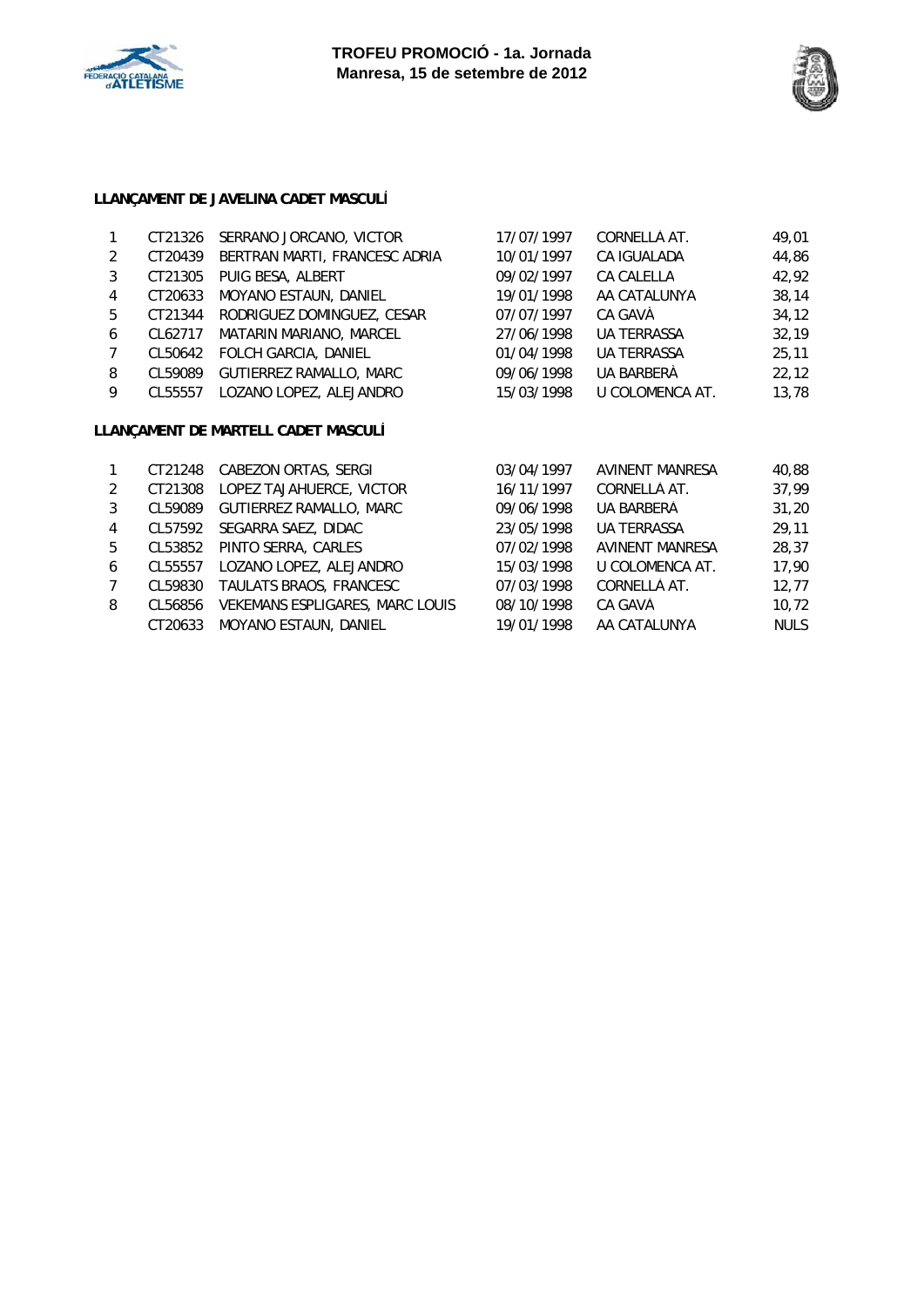



## **300 METRES LLISOS CADET FEMENÍ**

| 1a. Sèrie      |         |                                 |            |                          |           |
|----------------|---------|---------------------------------|------------|--------------------------|-----------|
| $\mathbf{1}$   | CT21133 | DORDA SANS, SARA                | 12/09/1997 | <b>GA LLUÏSOS MATARÓ</b> | 42,8      |
| $\overline{2}$ | CL52274 | <b>GARCIA RUIZ, NURIA</b>       | 10/04/1997 | UA BARBERÀ               | 45, 6     |
| $\mathfrak{Z}$ | CT20140 | QUEVEDO SUBIRATS, JULIA         | 31/08/1997 | <b>AVINENT MANRESA</b>   | 45,8      |
| $\overline{4}$ | CL50418 | CRESPO LINARES, PAULA           | 26/08/1998 | CORNELLÀ AT.             | 48,0      |
| 5              | CT20449 | BLAL LAHLIMI, OUMAIMA           | 14/10/1997 | <b>GA LLUÏSOS MATARÓ</b> | 48,8      |
| 6              | CL55264 | VIZCAINO ESTRADA, NURIA         | 26/05/1997 | CA CANALETES             | 52,9      |
| 2a. Sèrie      |         |                                 |            |                          |           |
| $\mathbf{1}$   | CT20420 | SANS NARBONA, ELNA              | 31/07/1997 | <b>AVINENT MANRESA</b>   | 49,3      |
| $\overline{2}$ | CL61885 | GIRONES CASTELLA, MARTA         | 16/04/1998 | UA TERRASSA              | 50,4      |
| $\mathfrak{Z}$ | CT21059 | PEIG MUNTE, INGRID              | 15/03/1998 | <b>AVINENT MANRESA</b>   | 52,2      |
| $\overline{4}$ | CL61897 | BATANES PLADELLORENS, ELIA      | 24/10/1998 | <b>AVINENT MANRESA</b>   | 52,9      |
| 5              | CL59774 | PUJOLAR DIAZ, ELISABET          | 08/10/1998 | AVINENT MANRESA          | 56, 5     |
| 3a. Sèrie      |         |                                 |            |                          |           |
| 1              | CT21322 | TOVAR ARJONA, MARINA            | 03/11/1997 | CORNELLÀ AT.             | 45,0      |
| 2              | CL58170 | LOPEZ LOPEZ, ANA                | 08/02/1998 | CORNELLÀ AT.             | 50,0      |
| 3              | CL59423 | URPINELL AYNES, ANNIA           | 05/11/1998 | UA TERRASSA              | 52,7      |
| $\overline{4}$ | CL50415 | ARRIBAS MANCHEÑO, ANA           | 15/12/1998 | CORNELLÀ AT.             | 54,5      |
|                |         | 3000 METRES LLISOS CADET FEMENÍ |            |                          |           |
| $\mathbf{1}$   | CT21060 | VIA COMAS, MIREIA               | 22/06/1998 | <b>AVINENT MANRESA</b>   | 12, 18, 5 |
| $\overline{2}$ | CL55264 | VIZCAINO ESTRADA, NURIA         | 26/05/1997 | CA CANALETES             | 12, 36, 7 |
|                | CT21061 | <b>CUROPOS COSTA, TAMARA</b>    | 21/05/1998 | <b>AVINENT MANRESA</b>   | Ret.      |

## **SALT D'ALÇADA CADET FEMENÍ**

| $\mathbf{1}$   | CT19974 | DEL HOYO PEREZ, EMILIA    | 05/04/1997 | <b>AVINENT MANRESA</b> | 1,48        |
|----------------|---------|---------------------------|------------|------------------------|-------------|
| 2              | CT20140 | QUEVEDO SUBIRATS, JULIA   | 31/08/1997 | AVINENT MANRESA        | 1,40        |
| 3              | CL55877 | SABALY, COUMBA            | 03/03/1998 | CA CALELLA             | 1,40        |
| 4              | CT21313 | SERRA CHECA, MERCE        | 19/12/1998 | CA GAVÀ                | 1,40        |
| 5              | CT20435 | FERNANDEZ TOME, ALEXANDRA | 20/02/1997 | AVINENT MANRESA        | 1,40        |
| 6              | CT21059 | PEIG MUNTE, INGRID        | 15/03/1998 | AVINENT MANRESA        | 1,35        |
| $7\phantom{0}$ | CL58170 | LOPEZ LOPEZ, ANA          | 08/02/1998 | CORNELLÀ AT.           | 1,30        |
| 8              | CT21322 | TOVAR ARJONA, MARINA      | 03/11/1997 | CORNELLÀ AT.           | 1,30        |
| 9              | CL50418 | CRESPO LINARES, PAULA     | 26/08/1998 | CORNELLÀ AT.           | 1,30        |
| 10             | CL59787 | RIVAS HUETAS, YAIZA       | 31/07/1998 | U COLOMENCA AT.        | 1,20        |
|                | CL59423 | URPINELL AYNES, ANNIA     | 05/11/1998 | <b>UA TERRASSA</b>     | <b>NULS</b> |
|                | CL61885 | GIRONES CASTELLA, MARTA   | 16/04/1998 | <b>UA TERRASSA</b>     | <b>NULS</b> |
|                |         |                           |            |                        |             |

#### **SALT AMB PERXA CADET FEMENÍ**

|   | CT21084 | MASSA PIRES, ANNA             | 20/07/1998 | GIRONA C.BRAVA-CAP       | 3,10 |
|---|---------|-------------------------------|------------|--------------------------|------|
| 2 |         | CT19975 FLORES TALON, SARA    | 14/07/1997 | <b>AVINENT MANRESA</b>   | 2,75 |
| 3 | CT21313 | SERRA CHECA, MERCE            | 19/12/1998 | CA GAVÀ                  | 2,60 |
| 4 | CT21133 | DORDA SANS, SARA              | 12/09/1997 | <b>GA LLUÏSOS MATARÓ</b> | 2,25 |
| 5 | CT21058 | TORRENTO SERRA, JULIA         | 26/05/1998 | AVINENT MANRESA          | 2,10 |
| 6 | CT21361 | GUITART MERCADAL, CARLA       | 17/11/1998 | <b>AVINENT MANRESA</b>   | 2.10 |
| 7 | CL50418 | CRESPO LINARES, PAULA         | 26/08/1998 | CORNELLÀ AT.             | 2,10 |
| 8 |         | CL50415 ARRIBAS MANCHEÑO, ANA | 15/12/1998 | CORNELLÀ AT.             | 1,70 |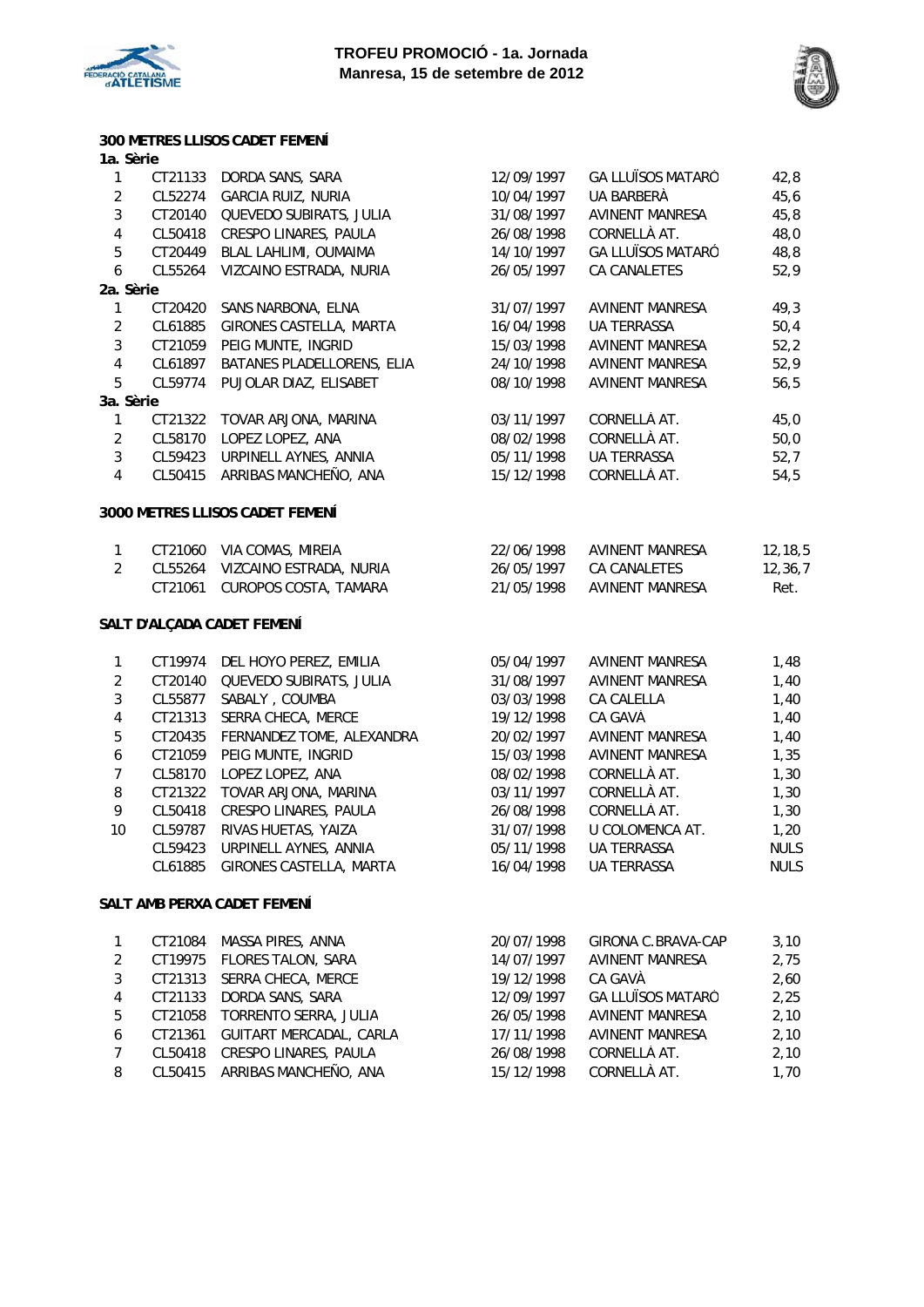



## **LLANÇAMENT DE JAVELINA CADET FEMENÍ**

|                | CL56558 | PAVLOVA, VITALIA          | 19/12/1998 | UA BARBERÀ                | 22,84 |
|----------------|---------|---------------------------|------------|---------------------------|-------|
| 2              | CT20703 | RODRIGUEZ FAUROUX, ROSER  | 24/04/1998 | <b>ISS - L'HOSPITALET</b> | 20,48 |
| 3              | CL52274 | <b>GARCIA RUIZ, NURIA</b> | 10/04/1997 | UA BARBERÀ                | 20,23 |
| 4              | CL50423 | PEÑA SANCHEZ, IRINA       | 20/04/1998 | CORNELLÀ AT.              | 17,92 |
| 5              | CL50415 | ARRIBAS MANCHEÑO, ANA     | 15/12/1998 | CORNELLÀ AT.              | 16,79 |
| 6              | CT21360 | CASALS VILAMU, CLAUDIA    | 15/07/1997 | AVINENT MANRESA           | 12,78 |
| $\overline{7}$ | CL56650 | VILANOVA GONZALEZ, CARLA  | 08/04/1998 | UA BARBERÀ                | 12.66 |
| 8              | CL50416 | ARROYO SIERRA, LYDIA      | 01/08/1998 | CORNELLÀ AT.              | 12.20 |
| 9              | CT19977 | RIERA SALTO, MERCE        | 06/10/1997 | AVINENT MANRESA           | 10.49 |
| 10             | CT20449 | BLAL LAHLIMI, OUMAIMA     | 14/10/1997 | <b>GA LLUÏSOS MATARÓ</b>  | 9.52  |
| 11             | CT21361 | GUITART MERCADAL, CARLA   | 17/11/1998 | AVINENT MANRESA           | 9.46  |
|                |         |                           |            |                           |       |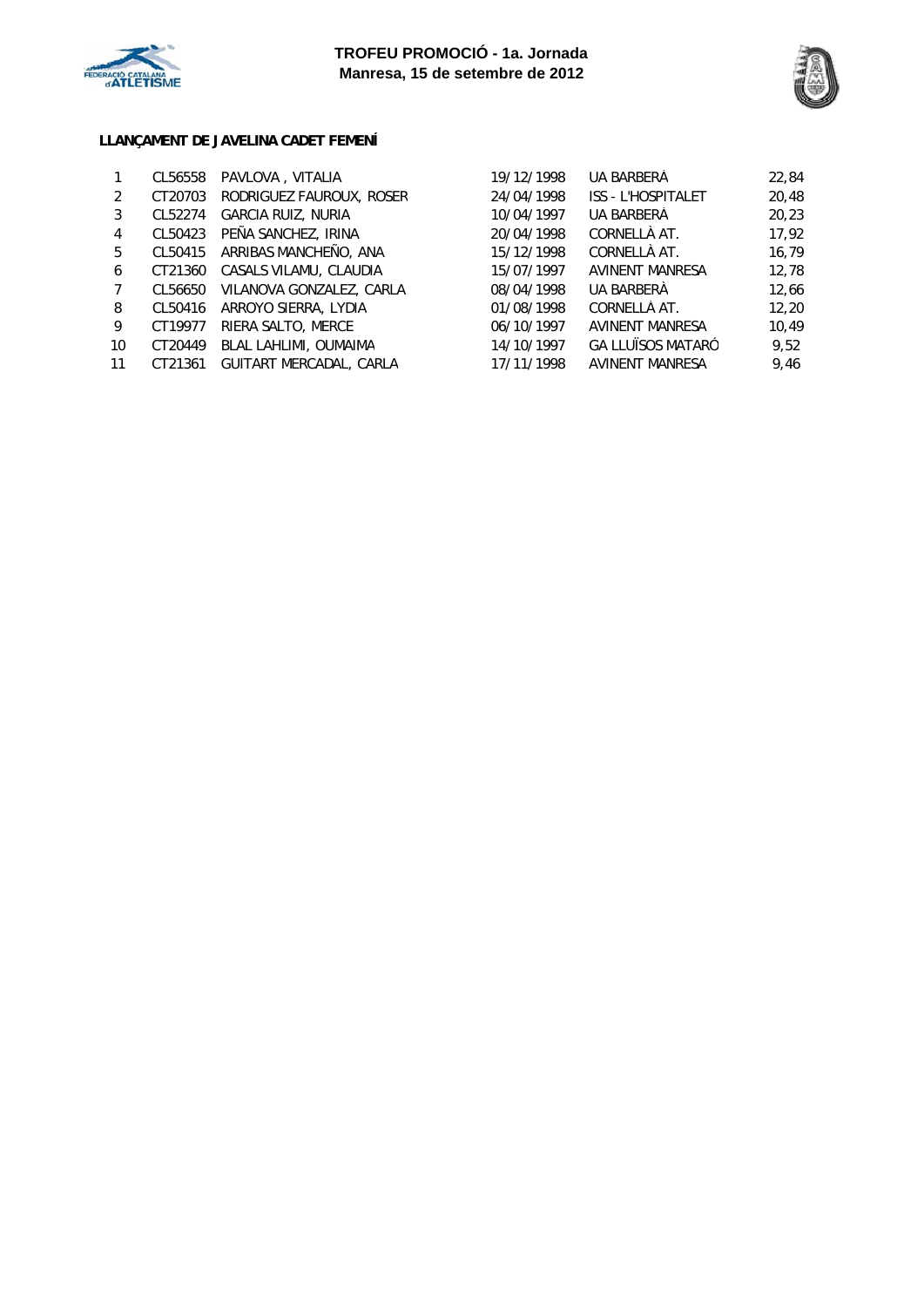



**150 METRES LLISOS INFANTIL MASCULÍ 1a. Sèrie**

| $\mathbf{1}$     | CL55914 | VILA VILASECA, POL                 | 09/05/1999 | <b>AVINENT MANRESA</b>   | 19,2      |
|------------------|---------|------------------------------------|------------|--------------------------|-----------|
| $\overline{2}$   | CL64322 | MARAVER POZO, MANEL                | 17/02/1999 | AVINENT MANRESA          | 21,0      |
| $\sqrt{3}$       | CL64730 | BOVER RIBA, JOAN                   | 08/11/1999 | <b>AVINENT MANRESA</b>   | 21,3      |
| $\overline{4}$   | CL64740 | SANJUST MARTINEZ, MARC             | 18/12/1999 | <b>AVINENT MANRESA</b>   | 22,6      |
| 5                | CL61661 | OLIVERAS CABANES, NAEL             | 28/09/1999 | AVINENT MANRESA          | 23,2      |
| $\boldsymbol{6}$ | CL64738 | ROCA VIDALMARGO, ADRIA             | 12/04/1999 | <b>AVINENT MANRESA</b>   | 23,4      |
| 7                | CL64737 | PEÑA GARRIDO, ANDRES               | 30/12/1999 | <b>AVINENT MANRESA</b>   | 24,9      |
| 2a. Sèrie        |         |                                    |            |                          |           |
| $\mathbf{1}$     | CL62264 | SERRES MARTINEZ, KEVIN             | 10/04/1999 | CA SANT JUST             | 19,1      |
| $\sqrt{2}$       | CL59831 | GUERRA ALEJANDRE, JAIME            | 30/10/1999 | CORNELLÀ AT.             | 20,2      |
| $\sqrt{3}$       | CL52895 | AZNAR BALLDES, ALEIX               | 06/01/2000 | CA LAIETANIA             | 20,6      |
| $\overline{4}$   | CL50412 | NOGUERA TRABALON, DANIEL           | 16/06/1999 | CORNELLÀ AT.             | 21,0      |
| $\sqrt{5}$       | CL61349 | GOMEZ AGUILAR, SERGI               | 30/09/1999 | UA BARBERÀ               | 21,3      |
| $\boldsymbol{6}$ | CL61062 | ADJAR NAJJAOUI, ISMAEL             | 03/05/2000 | <b>GA LLUÏSOS MATARÓ</b> | 23,2      |
| $\overline{7}$   | CL62189 | SAINZ DE BLAS, JAN ERBOL           | 03/07/2000 | <b>AVINENT MANRESA</b>   | 23,7      |
| 3a. Sèrie        |         |                                    |            |                          |           |
| $\mathbf{1}$     | CL54534 | <b>GRAU SUBIRATS, MARTI</b>        | 21/12/1999 | <b>GA LLUÏSOS MATARÓ</b> | 20,5      |
| $\overline{2}$   | CL59657 | LOPEZ TORRECILLAS, IVAN            | 26/08/1999 | CA GAVÀ                  | 20,9      |
| $\sqrt{3}$       | CL53259 | VALVERDE VALENCIA, ALEX            | 27/04/2000 | CORNELLÀ AT.             | 21,5      |
| $\overline{4}$   | CL59657 | LOPEZ TORRECILLAS, IVAN            | 26/08/1999 | CA GAVÀ                  | 21,7      |
| 5                | CL57156 | BALLESTER SORIANO, ALEIX           | 01/12/1999 | CORNELLÀ AT.             | 22,0      |
| 6                | CL52055 | SABARIEGO SAEZ, CRISTIAN           | 28/12/1999 | <b>AVINENT MANRESA</b>   | 22,3      |
| 4a. Sèrie        |         |                                    |            |                          |           |
| $\mathbf{1}$     | CL56658 | BLAL LAHLIMI, OUSSAMA              | 06/04/2000 | <b>GA LLUÏSOS MATARÓ</b> | 21,6      |
| $\overline{2}$   | CL58189 | ABELLA GISTAU, IVAN                | 14/06/1999 | UA BARBERÀ               | 23,0      |
| $\sqrt{3}$       | CL63880 | ENTRENA DEL CORRAL, CARLOS         | 31/07/1999 | UA BARBERÀ               | 24,5      |
| $\overline{4}$   | CL64035 | CHELBAT, HUSSAM                    | 08/03/2000 | UA BARBERÀ               | 24,9      |
| 5                | CL58183 | GIL ALISEDA, DANIEL                | 30/07/2000 | ISS - L'HOSPITALET       | 25,2      |
| $\boldsymbol{6}$ | CL58216 | PEREZ LOZANO, ALVARO               | 20/01/1999 | UA BARBERÀ               | 27,2      |
| 5a. Sèrie        |         |                                    |            |                          |           |
| $\mathbf{1}$     | CL53258 | SALAS MOLINA, ALEX                 | 18/11/2000 | CORNELLÀ AT.             | 22,4      |
| $\overline{2}$   | CL52748 | REY RUIZ, PAU                      | 09/07/2000 | <b>GA LLUÏSOS MATARÓ</b> | 22,8      |
| $\mathbf{3}$     | CL55180 | BASSONS MORENO, POL                | 13/12/1999 | <b>GA LLUÏSOS MATARÓ</b> | 23,2      |
| $\overline{4}$   | CL57158 | VERA MASSANA, RUBEN                | 27/08/1999 | CORNELLÀ AT.             | 23,9      |
| 5                | CL57157 | SERRANO JORCANO, DANIEL            | 05/05/1999 | CORNELLÀ AT.             | 25,2      |
|                  |         |                                    |            |                          |           |
|                  |         | 3000 METRES LLISOS INFANTL MASCULÍ |            |                          |           |
| $\mathbf{1}$     | CL53258 | SALAS MOLINA, ALEX                 | 18/11/2000 | CORNELLÀ AT.             | 10, 38, 0 |
| $\sqrt{2}$       | CL61062 | ADJAR NAJJAOUI, ISMAEL             | 03/05/2000 | <b>GA LLUÏSOS MATARÓ</b> | 11, 14, 6 |
| $\sqrt{3}$       | CL62759 | ZOUHIAR, MOHAMED                   | 08/01/1999 | U COLOMENCA AT.          | 11, 20, 0 |
| $\pmb{4}$        | CL50118 | LAZARO GONZALEZ, SIMON             | 03/09/1999 | UA BARBERÀ               | 11, 24, 6 |
| 5                | CL52895 | AZNAR BALLDES, ALEIX               | 06/01/2000 | CA LAIETANIA             | 11,34,2   |
| $\boldsymbol{6}$ | CL56658 | BLAL LAHLIMI, OUSSAMA              | 06/04/2000 | <b>GA LLUÏSOS MATARÓ</b> | 11, 43, 2 |
|                  |         |                                    |            |                          |           |

7 CL59831 GUERRA ALEJANDRE, JAIME 30/10/1999 CORNELLÀ AT. 11,44,4 8 CL64737 PEÑA GARRIDO, ANDRES 30/12/1999 AVINENT MANRESA 12,04,4 9 CL57153 SANCHEZ NOVENSA, JOEL 06/07/2000 CORNELLÀ AT. 12,09,7 10 CL55180 BASSONS MORENO, POL 13/12/1999 GA LLUÏSOS MATARÓ 12,14,7 11 CL59791 GARCIA ROMERA, GUILLEM 20/10/1999 U COLOMENCA AT. 12,19,9 12 CL52748 REY RUIZ, PAU 09/07/2000 GA LLUÏSOS MATARÓ 12,24,6 13 CL53259 VALVERDE VALENCIA, ALEX 27/04/2000 CORNELLÀ AT. 12,27,2 14 CL57156 BALLESTER SORIANO, ALEIX 01/12/1999 CORNELLÀ AT. 12,29,8 15 CL58183 GIL ALISEDA, DANIEL 30/07/2000 ISS - L'HOSPITALET 12,31,9 16 CL64035 CHELBAT , HUSSAM 08/03/2000 UA BARBERÀ 12,34,6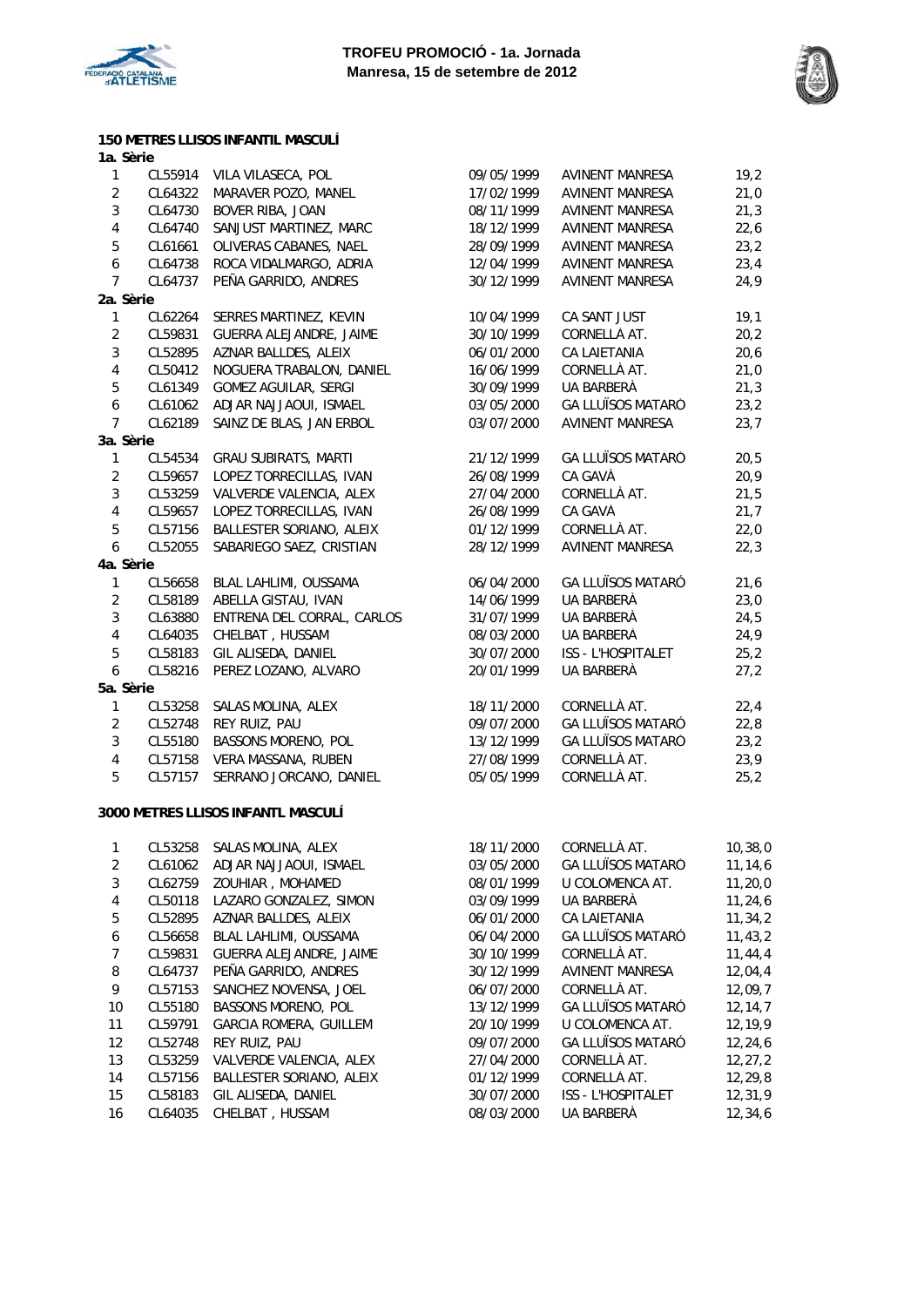



## **LLANÇAMENT DE PES INFANTIL MASCULÍ**

| 1              | CL57406 | SOLA SANJUAN, AARON             | 01/07/1999 | CA TORREDEMBARRA         | 14,12  | RCAT |
|----------------|---------|---------------------------------|------------|--------------------------|--------|------|
| 2              |         | CL58216 PEREZ LOZANO, ALVARO    | 20/01/1999 | UA BARBERÀ               | 10,38  |      |
| $\mathbf{3}$   |         | CL53205 MARTINEZ SALVANS, ENRIC | 27/02/1999 | CA VIC                   | 10, 30 |      |
| $\overline{4}$ | CL57157 | SERRANO JORCANO, DANIEL         | 05/05/1999 | CORNELLÀ AT.             | 9,79   |      |
| 5              | CL55914 | VILA VILASECA, POL              | 09/05/1999 | AVINENT MANRESA          | 9,64   |      |
| 6              | CL50412 | NOGUERA TRABALON, DANIEL        | 16/06/1999 | CORNELLÀ AT.             | 8,74   |      |
| $\overline{7}$ | CL58189 | ABELLA GISTAU, IVAN             | 14/06/1999 | UA BARBERÀ               | 8,34   |      |
| 8              |         | CL62734 LOPEZ CORREA, DAVID     | 24/10/1999 | UA TERRASSA              | 8,18   |      |
| 9              |         | CL61349 GOMEZ AGUILAR, SERGI    | 30/09/1999 | UA BARBERÀ               | 7,54   |      |
| 10             | CL55180 | BASSONS MORENO, POL             | 13/12/1999 | <b>GA LLUÏSOS MATARÓ</b> | 7,36   |      |
| 11             | CL64740 | SANJUST MARTINEZ, MARC          | 18/12/1999 | AVINENT MANRESA          | 7,21   |      |
| 12             | CL53251 | LOPEZ VILLENA, IVAN             | 21/08/2000 | CORNELLÀ AT.             | 7,17   |      |
| 13             | CL54823 | FERNANDEZ ALVAREZ, KEVIN        | 09/08/1999 | CORNELLÀ AT.             | 7,11   |      |
| 14             |         | CL50118 LAZARO GONZALEZ, SIMON  | 03/09/1999 | UA BARBERÀ               | 6,89   |      |
| 15             |         | CL57158 VERA MASSANA, RUBEN     | 27/08/1999 | CORNELLÀ AT.             | 6,86   |      |
| 16             | CL64730 | BOVER RIBA, JOAN                | 08/11/1999 | AVINENT MANRESA          | 6,79   |      |
| 17             | CL57156 | BALLESTER SORIANO, ALEIX        | 01/12/1999 | CORNELLÀ AT.             | 6,59   |      |
| 18             | CL58583 | AYATS FONT, SALVADOR            | 20/02/2000 | CA VIC                   | 6,54   |      |
| 19             | CL57153 | SANCHEZ NOVENSA, JOEL           | 06/07/2000 | CORNELLÀ AT.             | 6,50   |      |
| 20             | CL59831 | GUERRA ALEJANDRE, JAIME         | 30/10/1999 | CORNELLÀ AT.             | 6,42   |      |
| 21             |         | CL52748 REY RUIZ, PAU           | 09/07/2000 | ga lluïsos mataró        | 6, 19  |      |
| 22             | CL54534 | GRAU SUBIRATS, MARTI            | 21/12/1999 | ga lluïsos mataró        | 6,08   |      |
| 23             | CL58183 | GIL ALISEDA, DANIEL             | 30/07/2000 | ISS - L'HOSPITALET       | 6,03   |      |
| 24             | CL64035 | CHELBAT, HUSSAM                 | 08/03/2000 | UA BARBERÀ               | 5,91   |      |
| 25             | CL56658 | BLAL LAHLIMI, OUSSAMA           | 06/04/2000 | GA LLUÏSOS MATARÓ        | 5,76   |      |
| 26             | CL63880 | ENTRENA DEL CORRAL, CARLOS      | 31/07/1999 | UA BARBERÀ               | 5,69   |      |
| 27             |         | CL53259 VALVERDE VALENCIA, ALEX | 27/04/2000 | CORNELLÀ AT.             | 5,43   |      |
| 28             | CL64737 | PEÑA GARRIDO, ANDRES            | 30/12/1999 | AVINENT MANRESA          | 5,38   |      |
| 29             | CL56840 | TRIGUEROS OLIVAN, GUILLEM       | 17/05/2000 | UA BARBERÀ               | 5,25   |      |
| 30             |         | CL61062 ADJAR NAJJAOUI, ISMAEL  | 03/05/2000 | GA LLUÏSOS MATARÓ        | 5,16   |      |
| 31             | CL62189 | SAINZ DE BLAS, JAN ERBOL        | 03/07/2000 | AVINENT MANRESA          | 4,91   |      |
| 32             | CL53258 | SALAS MOLINA, ALEX              | 18/11/2000 | CORNELLÀ AT.             | 4,52   |      |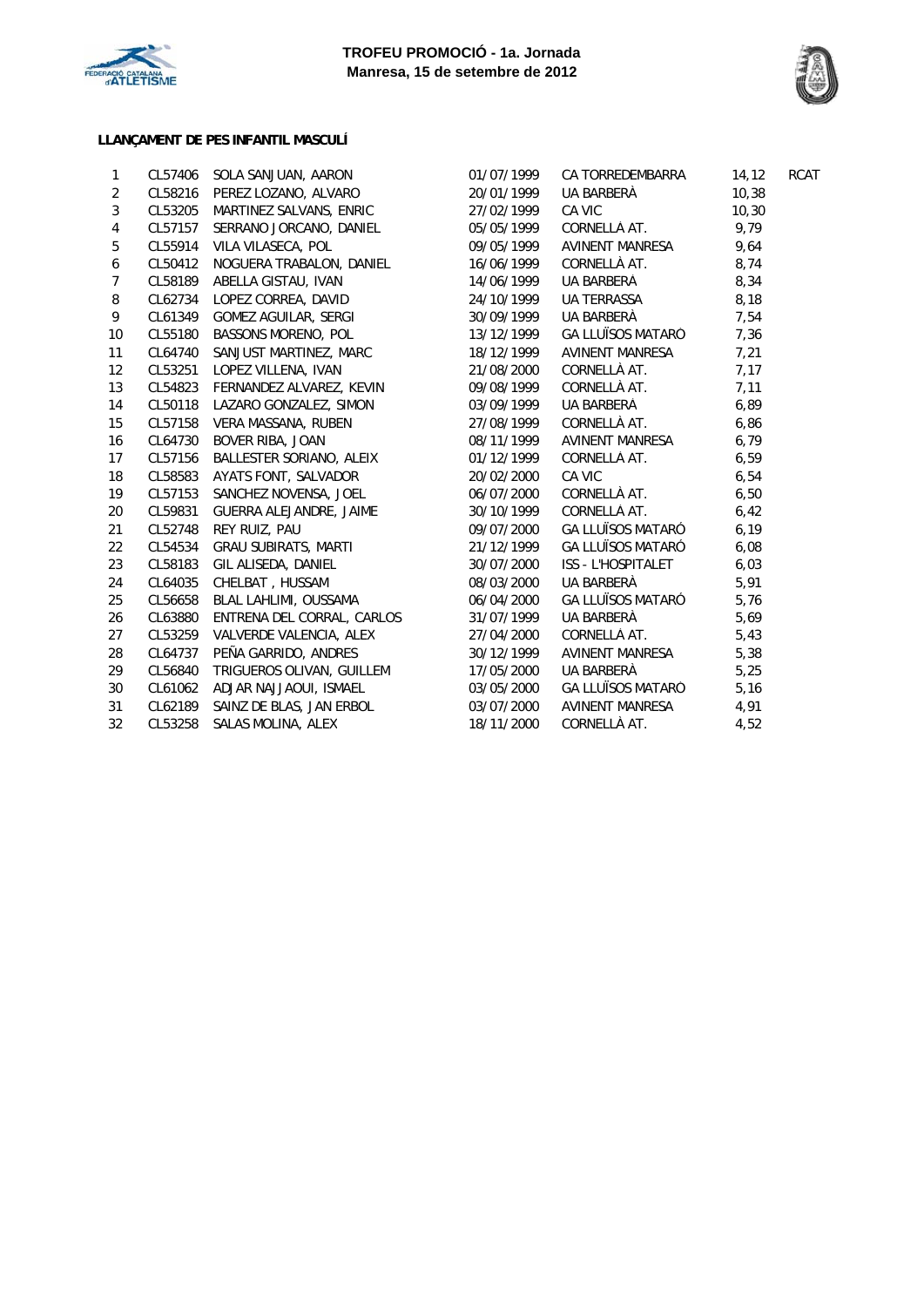

**150 METRES LLISOS INFANTIL FEMENÍ**



**1a. Sèrie** 1 CL57483 BALLARIN RUBINART, IRENE 18/04/2000 AVINENT MANRESA 21,8 2 CL63650 MARTINEZ VILLENA, CELIA 08/06/1999 CORNELLÀ AT. 22,2 3 CL64732 FELIU CATALAN, ANNA 22/06/1999 AVINENT MANRESA 23,1 4 CL63896 CANAL FERNANDEZ, ANDREA 10/04/1999 UA TERRASSA 23,4 5 CL53253 MARTINEZ CORONA, ALBA 18/03/2000 CORNELLÀ AT. 24,0 6 CL57578 GUTIERREZ ORTEGA, JUDITH 15/05/1999 UA TERRASSA 24,3 **2a. Sèrie** 1 CL50410 MARTINEZ SANCHEZ, ELENA 11/03/1999 CORNELLÀ AT. 22,8 2 CL57482 ARISO GRACIA, MAR 13/01/2000 AVINENT MANRESA 23,1 3 CL52039 GARCIA PUIGBO, ARIADNA 30/05/1999 AVINENT MANRESA 23,3 4 CL56727 GEA GONZALEZ, MARINA 05/04/1999 UA BARBERÀ 24,7 5 CL61328 JIMENEZ BERTRAN, AIDA 21/06/1999 UA TERRASSA 25,1 **3a. Sèrie** 1 CL55934 TORRESCASANA AMADOR, CLAUDIA 20/07/2000 AVINENT MANRESA 21,6 2 CL55602 LOZANO PEREZ, ANNA 02/06/1999 AVINENT MANRESA 21,9 3 CL59392 FRAGA BHAIENSE, MIKAELLA 25/05/1999 UA TERRASSA 22,3 4 CL57145 BIENEFELD , ISABEL 23/04/2000 CORNELLÀ AT. 23,1 5 CL58175 VILA PLAZA, LAURA 15/01/2000 CORNELLÀ AT. 23,6 6 CL62112 ESTEVE GARCIA, ARIADNA 11/01/2000 CA GAVÀ 23,9 **4a. Sèrie** 1 CL58494 CASAS DIAZ, ELISA 15/07/1999 UA BARBERÀ 21,8 2 CL60562 GONZALEZ HERNÁNDEZ, SARA 10/02/2000 ISS - L'HOSPITALET 22,1 3 CL63578 BELMONTE MOLINA, IRINA 16/06/2000 CA SANT BOI 22,4 4 CL50114 CRUEL PONS, AINOA 30/03/1999 UA BARBERÀ 22,9 5 CL53919 VIZCAINO ESTRADA, JULIA 07/04/2000 CA CANALETES 24,2 **5a. Sèrie** 1 CL53896 REBOREDO DONATO, IRENE 21/11/1999 GA LLUÏSOS MATARÓ 20,6 2 CL57634 DIAZ CALAF , RUTH 13/04/1999 GA LLUÏSOS MATARÓ 21,7 3 CL58371 GIROL REBORDOSA, LAURA 13/05/1999 CORNELLÀ AT. 22,0 4 CL58224 VEGA PALACIO, LUCIANA-MARIA 28/12/1999 UA BARBERÀ 22,9 5 CL61150 GRAÑENA DIAZ, SANDRA 27/04/1999 UA BARBERÀ 24,7 **6a. Sèrie** 1 CL58007 VEGA PALOMINO, MARIA 02/11/1999 CA SANT BOI 22,8 2 CL59835 MARTINEZ GONZALEZ, CARLA 02/03/1999 CORNELLÀ AT. 24,2 3 CL58193 ALVAREZ BALLESTER, CARLA 16/09/1999 UA BARBERÀ 25,1 4 CL53170 VERDEGUER MOMOT, ELISA 26/11/1999 CA GAVÀ 25,9 5 CL52271 POU CALDERON , ALICIA 02/12/1999 UA BARBERÀ 26,7 1 CL60108 STEPHENS CO, GEENA 19/08/1999 UA TERRASSA 12,16,0 2 CL53411 FONT GIRONES, PAULA 26/06/2000 CORNELLÀ AT. 12,21,5 3 CL58371 GIROL REBORDOSA, LAURA 13/05/1999 CORNELLÀ AT. 12,25,8 4 CL58175 VILA PLAZA, LAURA 15/01/2000 CORNELLÀ AT. 12,37,5<br>16/06/2000 CA SANT BOI 12,54,8 5 CL63578 BELMONTE MOLINA, IRINA 16/06/2000 CA SANT BOI 12,54,8 6 CL58672 MUÑOZ NAVARRO, EVA 20/06/1999 AVINENT MANRESA 13,03,1 7 CL50407 CARRASCO MARTIN, MARINA 18/03/1999 CORNELLÀ AT. 13,37,3 8 CL57145 BIENEFELD , ISABEL 23/04/2000 CORNELLÀ AT. 13.42.1 9 CL53253 MARTINEZ CORONA, ALBA 18/03/2000 CORNELLÀ AT. 13,42,4 10 CL56727 GEA GONZALEZ, MARINA 05/04/1999 UA BARBERÀ 13,43,3 11 CL61328 JIMENEZ BERTRAN, AIDA 21/06/1999 UA TERRASSA 14,05,4 **3000 METRES LLISOS INFANTL FEMENÍ**

14 CL53277 COMINO AMOR, MARTA 20/01/2000 UA BARBERÀ 15,24,8

12 CL63650 MARTINEZ VILLENA, CELIA 08/06/1999 CORNELLÀ AT. 14,26,9 13 CL59835 MARTINEZ GONZALEZ, CARLA 02/03/1999 CORNELLÀ AT. 14,27,7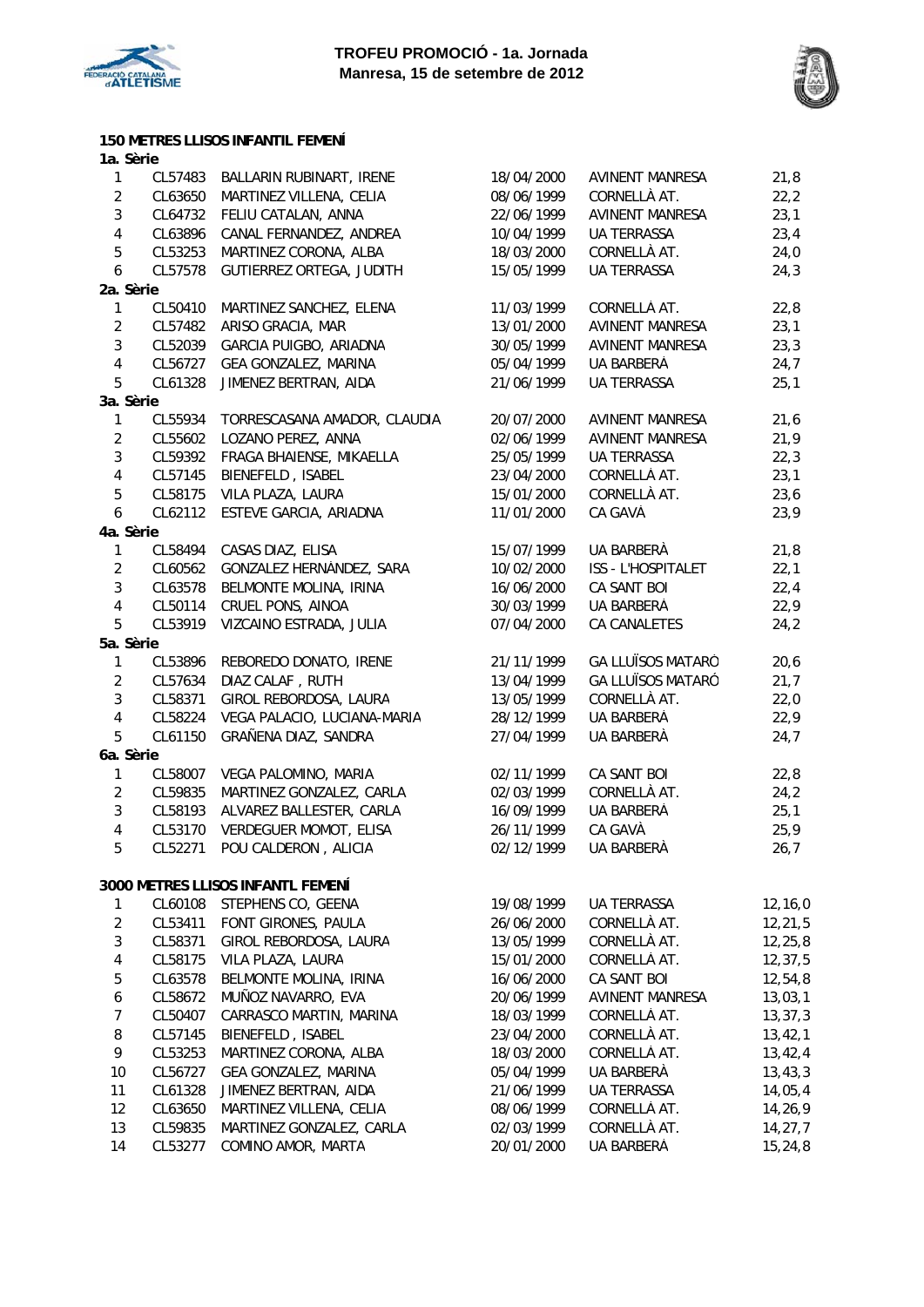



## **LLANÇAMENT DE PES INFANTIL FEMENÍ**

| 1              | CL50410 | MARTINEZ SANCHEZ, ELENA      | 11/03/1999 | CORNELLÀ AT.              | 10,78 |
|----------------|---------|------------------------------|------------|---------------------------|-------|
| $\overline{2}$ | CL58007 | VEGA PALOMINO, MARIA         | 02/11/1999 | CA SANT BOI               | 10,58 |
| 3              | CL60701 | REI MONTES, NURIA            | 17/01/1999 | CA IGUALADA               | 10,43 |
| 4              | CL58193 | ALVAREZ BALLESTER, CARLA     | 16/09/1999 | UA BARBERÀ                | 9,66  |
| 5              | CL63289 | CARO RUIZ, SARA              | 25/10/1999 | U COLOMENCA AT.           | 9,29  |
| 6              | CL59392 | FRAGA BHAIENSE, MIKAELLA     | 25/05/1999 | <b>UA TERRASSA</b>        | 8,57  |
| 7              | CL62112 | ESTEVE GARCIA, ARIADNA       | 11/01/2000 | CA GAVÀ                   | 8,54  |
| 8              | CL50114 | CRUEL PONS, AINOA            | 30/03/1999 | UA BARBERÀ                | 8,28  |
| 9              | CL50407 | CARRASCO MARTIN, MARINA      | 18/03/1999 | CORNELLÀ AT.              | 8,22  |
| 10             | CL58494 | CASAS DIAZ, ELISA            | 15/07/1999 | UA BARBERÀ                | 7,74  |
| 11             | CL60562 | GONZALEZ HERNÁNDEZ, SARA     | 10/02/2000 | <b>ISS - L'HOSPITALET</b> | 7,63  |
| 12             | CL57634 | DIAZ CALAF, RUTH             | 13/04/1999 | <b>GA LLUÏSOS MATARÓ</b>  | 7,58  |
| 13             | CL53170 | VERDEGUER MOMOT, ELISA       | 26/11/1999 | CA GAVÀ                   | 7,53  |
| 14             | CL53896 | REBOREDO DONATO, IRENE       | 21/11/1999 | <b>GA LLUÏSOS MATARÓ</b>  | 7,51  |
| 15             | CL55934 | TORRESCASANA AMADOR, CLAUDIA | 20/07/2000 | <b>AVINENT MANRESA</b>    | 7,36  |
| 16             | CL58371 | GIROL REBORDOSA, LAURA       | 13/05/1999 | CORNELLÀ AT.              | 7,18  |
| 17             | CL61150 | GRAÑENA DIAZ, SANDRA         | 27/04/1999 | UA BARBERÀ                | 7,15  |
| 18             | CL58224 | VEGA PALACIO, LUCIANA-MARIA  | 28/12/1999 | UA BARBERÀ                | 7,05  |
| 19             | CL57145 | BIENEFELD, ISABEL            | 23/04/2000 | CORNELLÀ AT.              | 6,89  |
| 20             | CL63896 | CANAL FERNANDEZ, ANDREA      | 10/04/1999 | <b>UA TERRASSA</b>        | 6,62  |
| 21             | CL57482 | ARISO GRACIA, MAR            | 13/01/2000 | <b>AVINENT MANRESA</b>    | 6, 34 |
| 22             | CL52271 | POU CALDERON, ALICIA         | 02/12/1999 | UA BARBERÀ                | 6,24  |
| 23             | CL53253 | MARTINEZ CORONA, ALBA        | 18/03/2000 | CORNELLÀ AT.              | 6,17  |
| 24             | CL57483 | BALLARIN RUBINART, IRENE     | 18/04/2000 | <b>AVINENT MANRESA</b>    | 6,11  |
| 25             | CL59835 | MARTINEZ GONZALEZ, CARLA     | 02/03/1999 | CORNELLÀ AT.              | 6,02  |
| 26             | CL63650 | MARTINEZ VILLENA, CELIA      | 08/06/1999 | CORNELLÀ AT.              | 5,36  |
| 27             | CL57578 | GUTIERREZ ORTEGA, JUDITH     | 15/05/1999 | <b>UA TERRASSA</b>        | 5,32  |
| 28             | CL58175 | VILA PLAZA, LAURA            | 15/01/2000 | CORNELLÀ AT.              | 5,08  |
| 29             | CL53277 | COMINO AMOR, MARTA           | 20/01/2000 | UA BARBERÀ                | 4,64  |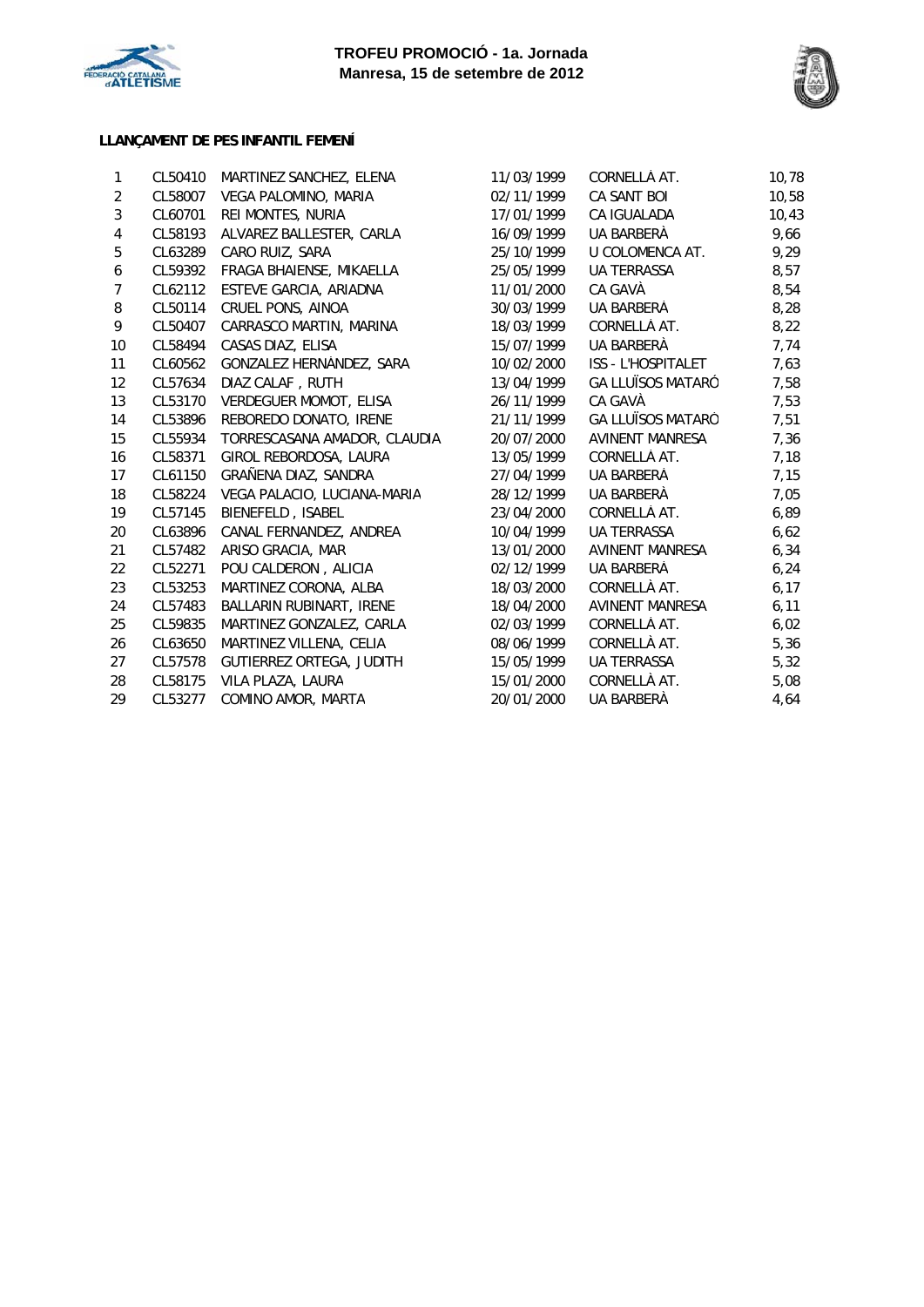



## **60 METRES LLISOS ALEVÍ MASCULÍ**

| 1a. Sèrie               |         |                            |            |                           |      |
|-------------------------|---------|----------------------------|------------|---------------------------|------|
| 1                       | CL63330 | PUIG BLANCO, AREGA         | 30/09/2001 | <b>GA LLUÏSOS MATARÓ</b>  | 8,9  |
| $\overline{2}$          | CL58200 | GEA GONZALEZ, JOAN         | 04/04/2002 | UA BARBERÀ                | 9,4  |
| 3                       | CL57284 | RODRIGUEZ FAUROUX, JOAQUIM | 19/03/2002 | <b>ISS - L'HOSPITALET</b> | 9,5  |
| $\pmb{4}$               | CL57285 | CARRASCO VILASECA, GERARD  | 24/10/2002 | <b>ISS - L'HOSPITALET</b> | 10,0 |
| 5                       | CL63322 | FERNANDEZ PERSONAT, MARC   | 28/02/2002 | <b>GA LLUÏSOS MATARÓ</b>  | 10,1 |
| $\boldsymbol{6}$        | CL59042 | PUIG BESA, ADRIA           | 11/04/2001 | <b>CA CALELLA</b>         | 10,3 |
| $\overline{7}$          | CL63336 | SEDANO GUIMERANS, DAVID    | 05/08/2002 | <b>GA LLUÏSOS MATARÓ</b>  | 10,5 |
| 8                       | CL54758 | DE LA HOZ GARCIA, DANIEL   | 14/04/2001 | <b>CA NOU BARRIS</b>      | 10,7 |
| 2a. Sèrie               |         |                            |            |                           |      |
| 1                       | CL61235 | MOLINA GOMEZ, ERIC         | 24/01/2002 | AVINENT MANRESA           | 9,0  |
| $\overline{2}$          | CL57965 | MATA MARTY, PAU            | 23/02/2002 | <b>UGE BADALONA</b>       | 9,2  |
| 3                       | CL56199 | ESTEBAN AUDINA, ALBERT     | 13/07/2001 | CA GAVÀ                   | 9,6  |
| $\overline{\mathbf{4}}$ | CL62114 | GARCIA CARRETERO, OSCAR    | 10/08/2001 | CA GAVÀ                   | 9,8  |
| $\mathbf 5$             | CL55587 | DE ARRIBA CERAROLS, ARNAU  | 04/04/2001 | AVINENT MANRESA           | 10,2 |
| $\boldsymbol{6}$        | CL58208 | LOPEZ RUIZ, MARIO          | 23/01/2002 | UA BARBERÀ                | 10,4 |
| $\overline{7}$          | CL58191 | ALBARRAN ROCA, MARTI       | 13/08/2002 | UA BARBERÀ                | 10,8 |
| 8                       | CL56663 | MARTINEZ SALVANS, CARLES   | 02/03/2001 | CA VIC                    | 11,0 |
| 3a. Sèrie               |         |                            |            |                           |      |
| 1                       | CL59085 | CEBERIO DASCA, GUILLEM     | 14/06/2001 | <b>ISS - L'HOSPITALET</b> | 9,0  |
| $\overline{2}$          | CL57763 | FUENTES BRUSTENGA, GERARD  | 22/09/2001 | <b>CA GRANOLLERS</b>      | 9,5  |
| 3                       | CL62126 | SANCHIS CORTES, RAFAEL     | 06/11/2001 | CA GAVÀ                   | 9,7  |
| 4                       | CL59844 | TAULATS BRAOS, GERARD      | 25/10/2001 | CORNELLÀ AT.              | 9,9  |
| 5                       | CL63632 | FORCADA EDO, ORIOL         | 13/09/2002 | CORNELLÀ AT.              | 10,4 |
| 6                       | CL62970 | FERNANDEZ MARTINEZ, NESTOR | 06/03/2002 | UA RUBÍ                   | 10,6 |
| $\overline{7}$          | CL58220 | SANCHEZ LOPEZ, ERIC        | 03/03/2002 | UA BARBERÀ                | 11,3 |
|                         |         |                            |            |                           |      |
|                         |         |                            |            |                           |      |

#### **2000 METRES LLISOS ALEVÍ MASCULÍ**

|    |         | CL63322 FERNANDEZ PERSONAT, MARC | 28/02/2002 | <b>GA LLUÏSOS MATARÓ</b> | 7,14,2 |
|----|---------|----------------------------------|------------|--------------------------|--------|
| 2  | CL63330 | PUIG BLANCO, AREGA               | 30/09/2001 | <b>GA LLUÏSOS MATARÓ</b> | 7,19,4 |
| 3  | CL62550 | VILLALONGA MARTINEZ, RAUL        | 21/10/2001 | CA VILADECANS            | 7,25,5 |
| 4  | CL58668 | JANE VILA, ERIC                  | 30/08/2001 | AVINENT MANRESA          | 7,56,7 |
| 5  | CL58208 | LOPEZ RUIZ, MARIO                | 23/01/2002 | UA BARBERÀ               | 8,00,9 |
| 6  | CL58200 | GEA GONZALEZ, JOAN               | 04/04/2002 | UA BARBERÀ               | 8,09,0 |
| 7  | CL62970 | FERNANDEZ MARTINEZ, NESTOR       | 06/03/2002 | UA RUBÍ                  | 8,10,0 |
| 8  | CL55185 | BALLESTA LOPEZ, VICTOR           | 02/12/2001 | <b>GA LLUÏSOS MATARÓ</b> | 8.11.5 |
| 9  | CL62114 | GARCIA CARRETERO, OSCAR          | 10/08/2001 | CA GAVÀ                  | 8,31,3 |
| 10 | CL63336 | SEDANO GUIMERANS, DAVID          | 05/08/2002 | <b>GA LLUÏSOS MATARÓ</b> | 9,06,5 |
| 11 | CL58220 | SANCHEZ LOPEZ, ERIC              | 03/03/2002 | UA BARBERÀ               | 9,08,2 |
| 12 | CL58191 | ALBARRAN ROCA, MARTI             | 13/08/2002 | UA BARBERÀ               | 9,21,7 |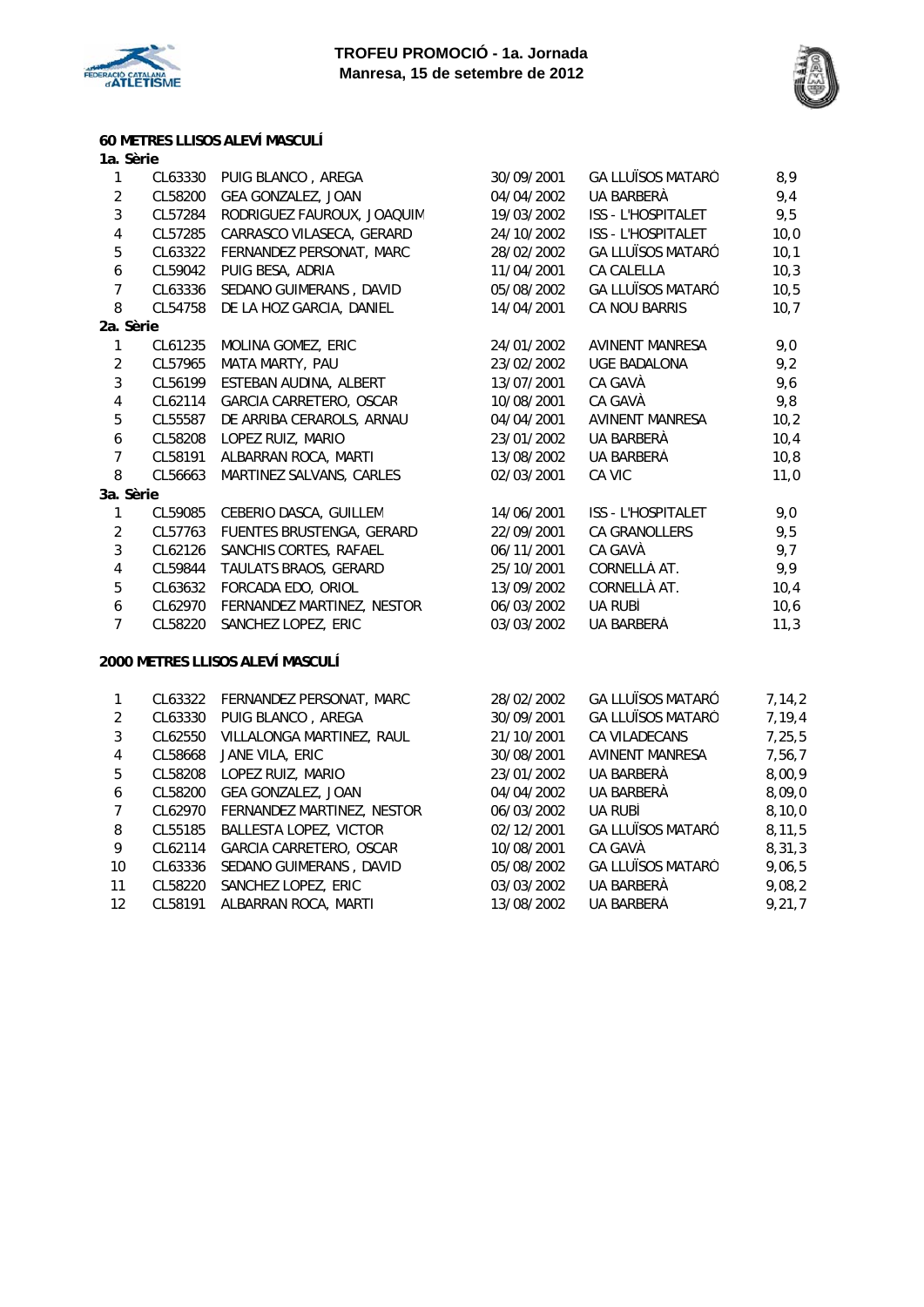



#### **SALT DE LLARGADA ALEVÍ MASCULÍ**

| 1                 | CL61235 | MOLINA GOMEZ, ERIC         | 24/01/2002 | AVINENT MANRESA           | 4,18 |
|-------------------|---------|----------------------------|------------|---------------------------|------|
| $\overline{2}$    | CL59085 | CEBERIO DASCA, GUILLEM     | 14/06/2001 | ISS - L'HOSPITALET        | 4,14 |
| 3                 | CL57763 | FUENTES BRUSTENGA, GERARD  | 22/09/2001 | <b>CA GRANOLLERS</b>      | 3,86 |
| 4                 | CL55587 | DE ARRIBA CERAROLS, ARNAU  | 04/04/2001 | AVINENT MANRESA           | 3,77 |
| 5                 | CL62114 | GARCIA CARRETERO, OSCAR    | 10/08/2001 | CA GAVÀ                   | 3,74 |
| 6                 | CL56199 | ESTEBAN AUDINA, ALBERT     | 13/07/2001 | CA GAVÀ                   | 3,66 |
| 7                 | CL57284 | RODRIGUEZ FAUROUX, JOAQUIM | 19/03/2002 | <b>ISS - L'HOSPITALET</b> | 3,65 |
| 8                 | CL63330 | PUIG BLANCO, AREGA         | 30/09/2001 | <b>GA LLUÏSOS MATARÓ</b>  | 3,64 |
| 9                 | CL57285 | CARRASCO VILASECA, GERARD  | 24/10/2002 | <b>ISS - L'HOSPITALET</b> | 3,62 |
| 10                | CL58200 | GEA GONZALEZ, JOAN         | 04/04/2002 | UA BARBERÀ                | 3,50 |
| 11                | CL57965 | MATA MARTY, PAU            | 23/02/2002 | <b>UGE BADALONA</b>       | 3,49 |
| $12 \overline{ }$ | CL59844 | TAULATS BRAOS, GERARD      | 25/10/2001 | CORNELLÀ AT.              | 3,45 |
| 13                | CL63322 | FERNANDEZ PERSONAT, MARC   | 28/02/2002 | <b>GA LLUÏSOS MATARÓ</b>  | 3,39 |
| 14                | CL62126 | SANCHIS CORTES, RAFAEL     | 06/11/2001 | CA GAVÀ                   | 3,30 |
| 15                | CL58668 | JANE VILA, ERIC            | 30/08/2001 | AVINENT MANRESA           | 3,21 |
| 16                | CL62970 | FERNANDEZ MARTINEZ, NESTOR | 06/03/2002 | UA RUBÍ                   | 3,09 |
| 17                | CL58208 | LOPEZ RUIZ, MARIO          | 23/01/2002 | UA BARBERÀ                | 3,04 |
| 18                | CL59042 | PUIG BESA, ADRIA           | 11/04/2001 | <b>CA CALELLA</b>         | 3,01 |
| 19                | CL54758 | DE LA HOZ GARCIA, DANIEL   | 14/04/2001 | CA NOU BARRIS             | 2,99 |
| 20                | CL63336 | SEDANO GUIMERANS, DAVID    | 05/08/2002 | <b>GA LLUÏSOS MATARÓ</b>  | 2,88 |
| 21                | CL63632 | FORCADA EDO, ORIOL         | 13/09/2002 | CORNELLÀ AT.              | 2,85 |
| 22                | CL58191 | ALBARRAN ROCA, MARTI       | 13/08/2002 | UA BARBERÀ                | 2,69 |
| 23                | CL64741 | VILASECA BUXADE, MARC      | 07/06/2001 | AVINENT MANRESA           | 2,51 |
| 24                | CL58220 | SANCHEZ LOPEZ, ERIC        | 03/03/2002 | UA BARBERÀ                | 2,34 |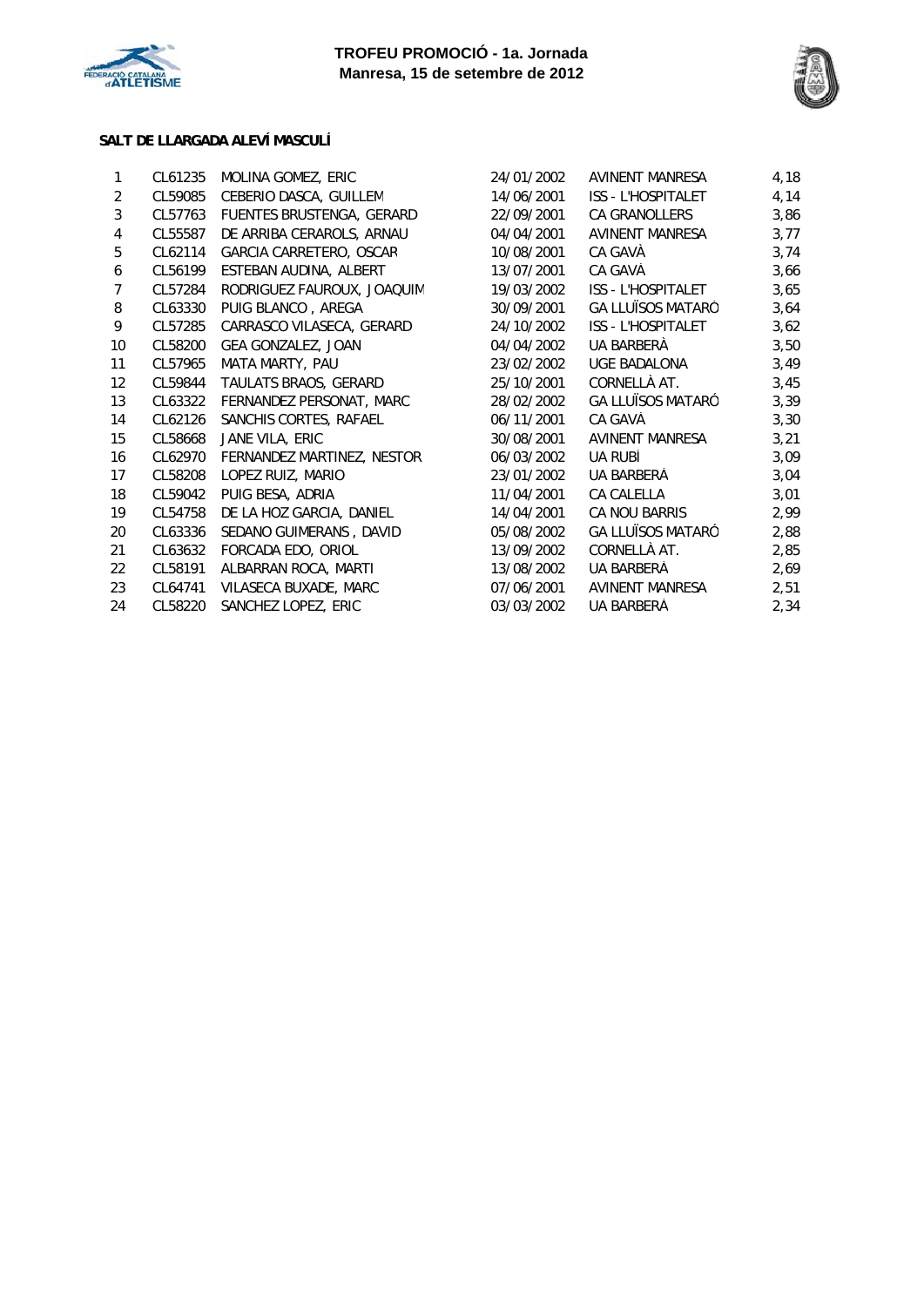



### **60 METRES LLISOS ALEVÍ FEMENÍ**

| 1a. Sèrie               |         |                                 |            |                          |        |
|-------------------------|---------|---------------------------------|------------|--------------------------|--------|
| $\mathbf{1}$            | CL55577 | CORNELLAS ESCAYOLA, ELNA        | 22/04/2001 | AVINENT MANRESA          | 8,9    |
| $\overline{2}$          | CL58659 | CANAL MARTINEZ, JUDITH          | 28/03/2002 | AVINENT MANRESA          | 9,2    |
| $\mathbf{3}$            | CL61093 | DEVERS CANTERO, JUDIT           | 18/01/2002 | AVINENT MANRESA          | 9,4    |
| $\overline{\mathbf{4}}$ | CL56049 | VIZUETE BRUSAU, ANDREA          | 25/01/2001 | <b>UGE BADALONA</b>      | 9,9    |
| 5                       | CL58915 | ALFONSO MIHI, CARLA             | 15/02/2002 | <b>GA LLUÏSOS MATARÓ</b> | 10,1   |
| $\boldsymbol{6}$        | CL57643 | CALLARISA SEGURA, IO            | 24/10/2002 | <b>GA LLUÏSOS MATARÓ</b> | 10,9   |
| $\overline{7}$          | CL63889 | VILLANOVA GONZALEZ, LIDIA       | 04/05/2002 | UA BARBERÀ               | 11,1   |
| 8                       | CL63478 | SANCHEZ CAMACHO OLLER, MERCE    | 23/05/2002 | <b>GA LLUÏSOS MATARÓ</b> | 11,4   |
| 2a. Sèrie               |         |                                 |            |                          |        |
| $\mathbf{1}$            | CL64586 | CLOTET BLANCO, CARLA            | 15/06/2001 | <b>AVINENT MANRESA</b>   | 9,1    |
| $\overline{2}$          | CL64061 | PORTOLES COMAS, ANNA            | 19/03/2001 | CA GAVÀ                  | 9,5    |
| $\mathbf{3}$            | CL59772 | PIEROLA MAÑAS, LAURA            | 22/06/2001 | <b>AVINENT MANRESA</b>   | 10,2   |
| $\overline{4}$          | CL57168 | MARTINEZ GONZALEZ, ELENA        | 10/07/2002 | CORNELLÀ AT.             | 10,5   |
| 5                       | CL59765 | LLADO MARTINEZ, MERITXELL       | 08/04/2002 | AVINENT MANRESA          | 10,8   |
| $\boldsymbol{6}$        | CL55738 | SAYAGO CEREZO, PAULA            | 25/11/2001 | CORNELLÀ AT.             | 11,1   |
| $\overline{7}$          | CL57165 | BLASCO PATIÑO, ALBA             | 26/02/2002 | CORNELLÀ AT.             | 11,9   |
| 3a. Sèrie               |         |                                 |            |                          |        |
| $\mathbf{1}$            | CL56853 | GUTIERREZ HORVAT, KALA          | 27/08/2001 | CA GAVÀ                  | 8,9    |
| $\overline{2}$          | CL59823 | LLORCA MONTES, CARLA            | 24/02/2001 | CORNELLÀ AT.             | 9,1    |
| $\mathbf{3}$            | CL56851 | GIL DOMINGO, LAURA              | 26/04/2001 | CA GAVÀ                  | 9,7    |
| $\overline{\mathbf{4}}$ | CL61090 | RABASSA IRIARTE, JULIA          | 25/05/2001 | <b>AVINENT MANRESA</b>   | 9,9    |
| 5                       | CL56899 | DALMAU CLOTET, JULIA            | 04/05/2001 | <b>AVINENT MANRESA</b>   | 10,1   |
| $\boldsymbol{6}$        | CL55406 | FUENTES RODRIGUEZ, MAR          | 12/01/2001 | CORNELLÀ AT.             | 10,3   |
| 4a. Sèrie               |         |                                 |            |                          |        |
| $\mathbf{1}$            | CL59067 | DE MINGO DOMENECH, MARIA        | 09/02/2001 | CE UNIVERSITARI          | 8,7    |
| $\overline{2}$          | CL54826 | VILA SANCHEZ, DIWA              | 13/02/2001 | CORNELLÀ AT.             | 9,5    |
| $\mathbf{3}$            | CL56594 | VEGA PALOMINO, IRENE            | 02/04/2001 | CA SANT BOI              | 9,9    |
| $\overline{\mathbf{4}}$ | CL55578 | LEN LLEONART, GISELA            | 01/05/2001 | AVINENT MANRESA          | 10,2   |
| 5                       | CL62175 | MARTINEZ ISART, JUDITH          | 12/04/2001 | AVINENT MANRESA          | 10,3   |
| 6                       | CL62124 | RICART CAMPIUS, CINTA           | 13/02/2002 | CA GAVÀ                  | 10,6   |
| 5a. Sèrie               |         |                                 |            |                          |        |
| $\mathbf{1}$            | CL55582 | RIERA SATO, MARTA               | 29/09/2001 | AVINENT MANRESA          | 9,4    |
| $\overline{2}$          | CL63801 | ESTRUCH ESCAMEZ, MERITXELL      | 12/05/2001 | AVINENT MANRESA          | 9,6    |
| $\mathbf{3}$            | CL64733 | FOLQUE SALA, ANNA               | 24/06/2001 | AVINENT MANRESA          | 9,9    |
| $\overline{\mathbf{4}}$ | CL62764 | DE MINGO DOMENECH, ANNA         | 30/12/2002 | CE UNIVERSITARI          | 10,2   |
| 5                       | CL62180 | PINTO VILA, GRISELDA            | 07/05/2001 | <b>AVINENT MANRESA</b>   | 10,5   |
|                         |         | 2000 METRES LLISOS ALEVÍ FEMENÍ |            |                          |        |
| $\mathbf{1}$            | CL59798 | GARCIA ROMERA, MARIA            | 18/10/2001 | U COLOMENCA AT.          | 8,04,1 |

|             |         | <b>ULU / I / U UNIVUA KUMLIM, MARIA</b> | 1971972001 | <u>U UULUMLINUM ATI.</u> | <b>U, UT, I</b> |
|-------------|---------|-----------------------------------------|------------|--------------------------|-----------------|
| 2           | CL54826 | VILA SANCHEZ, DIWA                      | 13/02/2001 | CORNELLÀ AT.             | 8, 14, 5        |
| 3           | CL56899 | DALMAU CLOTET, JULIA                    | 04/05/2001 | <b>AVINENT MANRESA</b>   | 8,22,5          |
| 4           | CL59823 | LLORCA MONTES, CARLA                    | 24/02/2001 | CORNELLÀ AT.             | 8, 28, 7        |
| 5           | CL56049 | VIZUETE BRUSAU, ANDREA                  | 25/01/2001 | UGE BADALONA             | 8,48,0          |
| 6           | CL57168 | MARTINEZ GONZALEZ, ELENA                | 10/07/2002 | CORNELLÀ AT.             | 8,49,3          |
| $7^{\circ}$ | CL64061 | PORTOLES COMAS, ANNA                    | 19/03/2001 | CA GAVÀ                  | 9,02,0          |
| 8           | CL62124 | RICART CAMPIUS, CINTA                   | 13/02/2002 | CA GAVÀ                  | 9,06,2          |
| 9           | CL58915 | ALFONSO MIHI, CARLA                     | 15/02/2002 | <b>GA LLUÏSOS MATARÓ</b> | 9,06,8          |
| 10          | CL63478 | SANCHEZ CAMACHO OLLER, MERCE            | 23/05/2002 | <b>GA LLUÏSOS MATARÓ</b> | 9,20,6          |
| 11          | CL57643 | CALLARISA SEGURA, IO                    | 24/10/2002 | <b>GA LLUÏSOS MATARÓ</b> | 9,29,3          |
| 12          | CL55738 | SAYAGO CEREZO, PAULA                    | 25/11/2001 | CORNELLÀ AT.             | 9,44,7          |
| 13          | CL56851 | GIL DOMINGO, LAURA                      | 26/04/2001 | CA GAVÀ                  | 10,09,6         |
|             |         |                                         |            |                          |                 |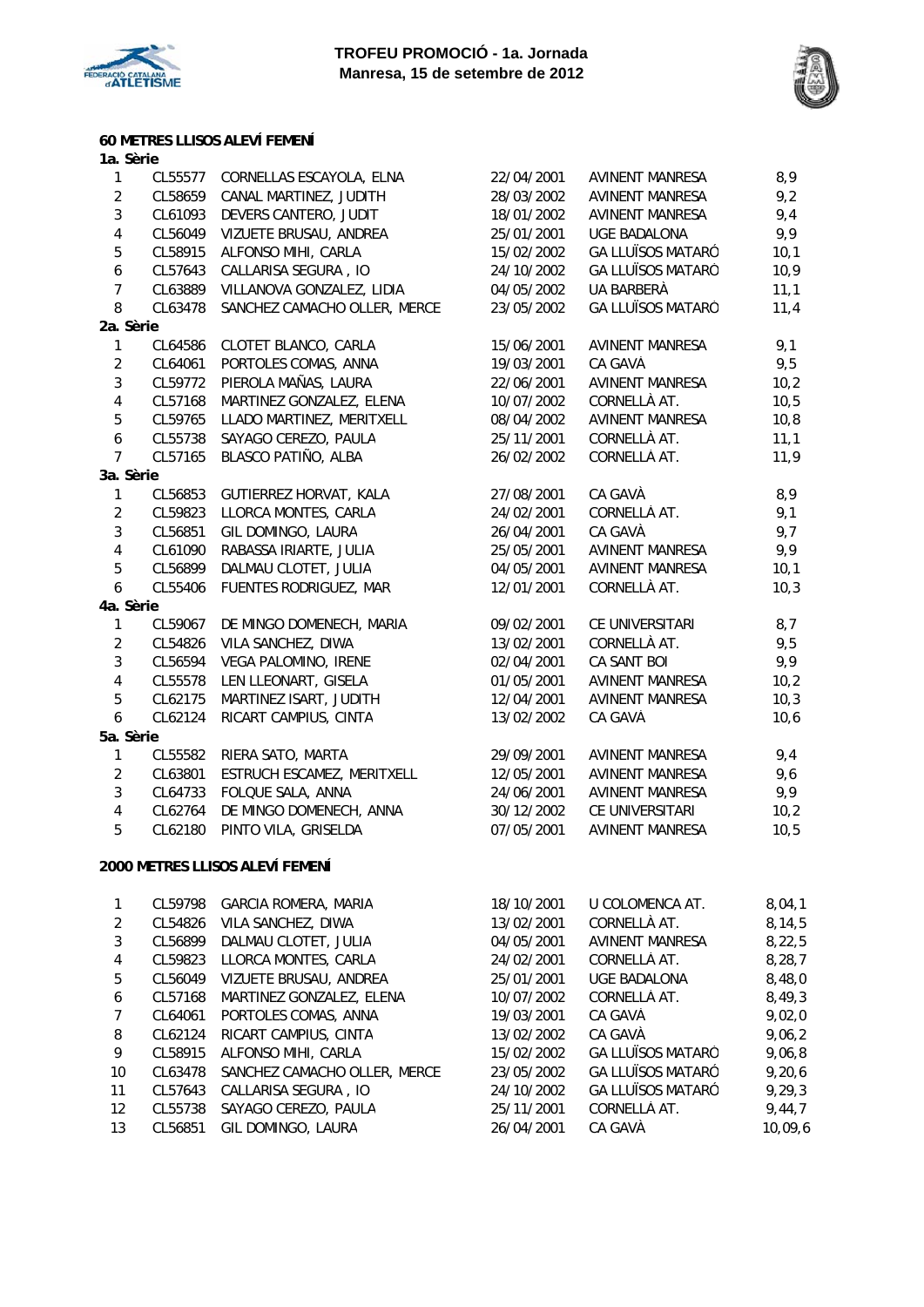



#### **1000 METRES LLISOS BENJAMÍ MASCULÍ**

| 1                       | CL64335 | MAAROUFI, ZAID                   | 04/08/2003 | <b>AVINENT MANRESA</b> | 3, 30, 1    |
|-------------------------|---------|----------------------------------|------------|------------------------|-------------|
| $\overline{2}$          | CL60960 | ACEDO MARIN, ALEJANDRO           | 05/08/2003 | JA SABADELL            | 3,32,6      |
| $\sqrt{3}$              | CL59857 | TAULATS BRAOS, DIDAC             | 24/09/2003 | CORNELLÀ AT.           | 3, 33, 1    |
| $\pmb{4}$               | CL59850 | ALBERTI GARCIA, FELIU            | 02/01/2003 | CORNELLÀ AT.           | 3, 37, 2    |
| $\sqrt{5}$              | CL61233 | DIAZ BASULLAS, BIEL              | 20/08/2003 | <b>AVINENT MANRESA</b> | 3,45,3      |
| $\boldsymbol{6}$        | CL63417 | RODRIGUEZ SANCHEZ, GERARD        | 17/10/2004 | UA BARBERÀ             | 3,45,7      |
| $\boldsymbol{7}$        | CL63416 | VEGA PALACIO, FRANCISCO          | 01/09/2004 | UA BARBERÀ             | 3,46,1      |
| 8                       | CL63640 | HERRANZ PUIG, PAU                | 11/08/2004 | CORNELLÀ AT.           | 3,50,0      |
| 9                       | CL60014 | <b>BAREA RIOS, MARCOS</b>        | 27/05/2003 | UA BARBERÀ             | 3,52,3      |
| $10$                    | CL59854 | FONT GIRONES, JAN                | 06/06/2003 | CORNELLÀ AT.           | 3, 53, 1    |
| 11                      | CL62133 | BRUSTENGA COSTA, ANIOL           | 23/04/2004 | CA GRANOLLERS          | 4,00,0      |
| 12                      | CL61900 | <b>GARCIA MAGRANS, SERGI</b>     | 14/03/2003 | <b>AVINENT MANRESA</b> | 4,03,8      |
| 13                      | CL62167 | DÍAZ BASULLAS, JAN               | 12/12/2004 | <b>AVINENT MANRESA</b> | 4,05,8      |
| 14                      | CL62549 | VILLALONGA MARTINEZ, RUBEN       | 05/02/2004 | CA VILADECANS          | 4,14,0      |
| 15                      | CL61177 | HERNANDEZ ROBLES, ALEX           | 16/07/2004 | CORNELLÀ AT.           | 4,24,7      |
| 16                      | CL64205 | BORRAS GUTIERREZ, ALEJANDRO      | 14/10/2004 | CORNELLÀ AT.           | 4,24,9      |
| 17                      | CL63643 | LISTE HURTADO, RUBEN             | 10/12/2004 | CORNELLÀ AT.           | 4,27,9      |
| 18                      | CL61911 | BATISTE RAMON, TARIKU            | 26/12/2004 | AA CATALUNYA           | 4,36,8      |
| 19                      | CL63413 | VACA ALBARRAN, CRISTIAN          | 23/11/2004 | UA BARBERÀ             | 4,39,6      |
| 20                      | CL64735 | LEDESMA BUSCART, BERNAT          | 01/06/2004 | AVINENT MANRESA        | 4,46,2      |
| 21                      | CL63426 | GUTIERREZ RAMALLO, POL           | 23/08/2004 | UA BARBERÀ             | 4,56,2      |
| 22                      | CL63414 | RUIZ MARTIN, ERIK                | 06/11/2004 | UA BARBERÀ             | 4,58,7      |
|                         |         | SALT DE LLARGADA BENJAMÍ MASCULÍ |            |                        |             |
| $\mathbf{1}$            | CL61905 | SALAS SAMSO, BIEL                | 03/04/2003 | AVINENT MANRESA        | 3,56        |
| $\sqrt{2}$              | CL62167 | DÍAZ BASULLAS, JAN               | 12/12/2004 | AVINENT MANRESA        | 3,39        |
| $\sqrt{3}$              | CL64335 | MAAROUFI, ZAID                   | 04/08/2003 | AVINENT MANRESA        | 3,38        |
| $\overline{\mathbf{4}}$ | CL63417 | RODRIGUEZ SANCHEZ, GERARD        | 17/10/2004 | UA BARBERÀ             | 3,35        |
| $\sqrt{5}$              | CL59857 | TAULATS BRAOS, DIDAC             | 24/09/2003 | CORNELLÀ AT.           | 3,18        |
| $\boldsymbol{6}$        | CL63416 | VEGA PALACIO, FRANCISCO          | 01/09/2004 | UA BARBERÀ             | 3,16        |
| $\boldsymbol{7}$        | CL60014 | <b>BAREA RIOS, MARCOS</b>        | 27/05/2003 | UA BARBERÀ             | 3,12        |
| $\, 8$                  | CL62177 | NAVARRO GARCIA, JOAN             | 06/03/2004 | AVINENT MANRESA        | 3,06        |
| 9                       | CL61900 | <b>GARCIA MAGRANS, SERGI</b>     | 14/03/2003 | AVINENT MANRESA        | 3,01        |
| $10$                    | CL63640 | HERRANZ PUIG, PAU                | 11/08/2004 | CORNELLÀ AT.           | 2,98        |
| 11                      | CL61233 | DIAZ BASULLAS, BIEL              | 20/08/2003 | <b>AVINENT MANRESA</b> | 2,94        |
| 12                      | CL59850 | ALBERTI GARCIA, FELIU            | 02/01/2003 | CORNELLÀ AT.           | 2,83        |
| 13                      | CL62133 | BRUSTENGA COSTA, ANIOL           | 23/04/2004 | CA GRANOLLERS          | 2,82        |
| 14                      | CL63426 | GUTIERREZ RAMALLO, POL           | 23/08/2004 | UA BARBERÀ             | 2,70        |
| 15                      | CL61177 | HERNANDEZ ROBLES, ALEX           | 16/07/2004 | CORNELLÀ AT.           | 2,61        |
| 16                      | CL63643 | LISTE HURTADO, RUBEN             | 10/12/2004 | CORNELLÀ AT.           | 2,31        |
| 17                      | CL64735 | LEDESMA BUSCART, BERNAT          | 01/06/2004 | <b>AVINENT MANRESA</b> | 2,27        |
|                         | CL63413 | VACA ALBARRAN, CRISTIAN          | 23/11/2004 | UA BARBERÀ             | NULS        |
|                         | CL63414 | RUIZ MARTIN, ERIK                | 06/11/2004 | UA BARBERÀ             | <b>NULS</b> |
|                         | CL61911 | BATISTE RAMON, TARIKU            | 26/12/2004 | AA CATALUNYA           | <b>NULS</b> |
|                         | CL64205 | BORRAS GUTIERREZ, ALEJANDRO      | 14/10/2004 | CORNELLÀ AT.           | <b>NULS</b> |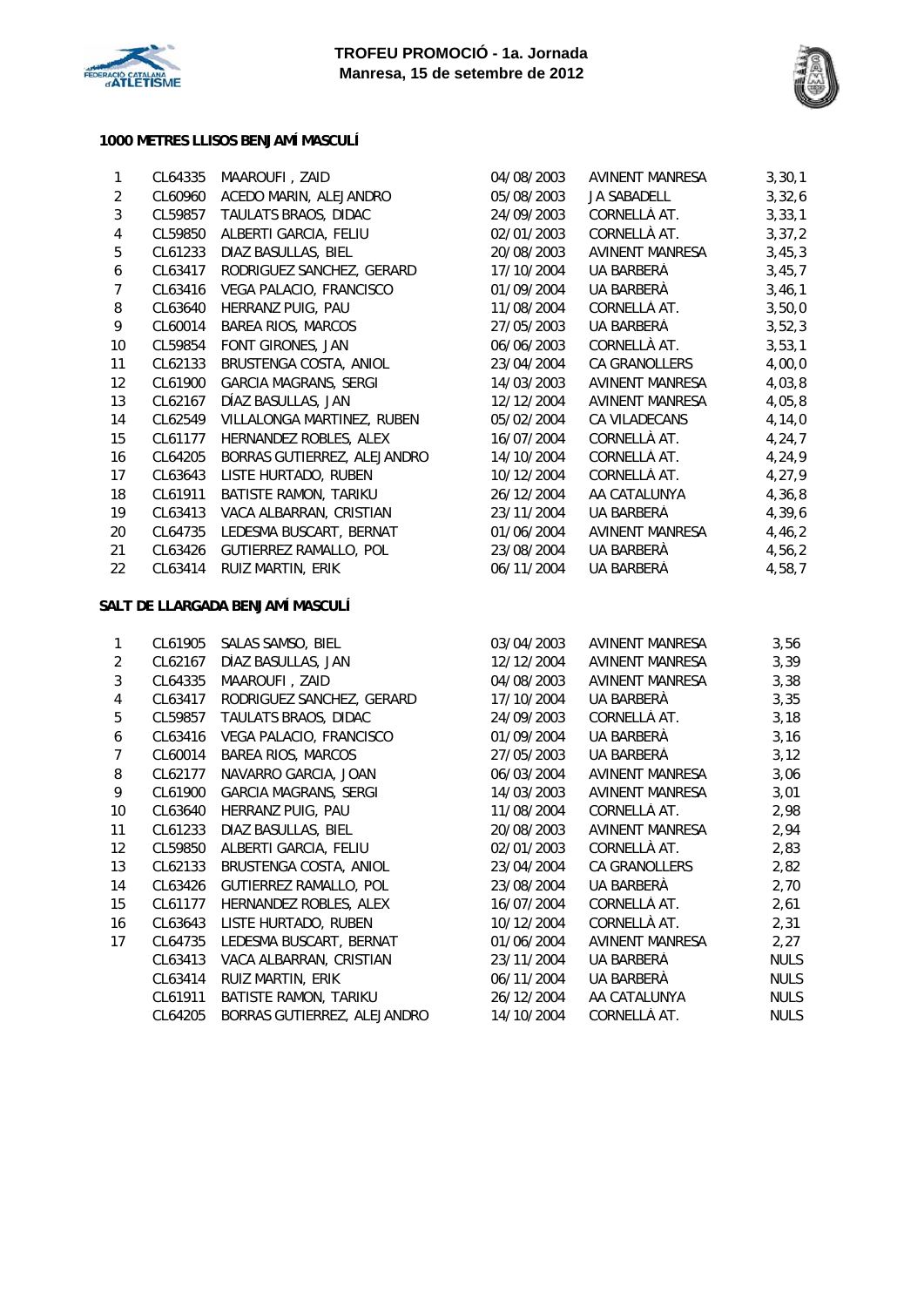



#### **1000 METRES LLISOS BENJAMÍ FEMENÍ**

| $\mathbf{1}$    | CL60032    | POU CALDERON, LAURA                 | 21/04/2003                 | UA BARBERÀ             | 3, 53, 1 |  |
|-----------------|------------|-------------------------------------|----------------------------|------------------------|----------|--|
| 2               | CL61171    | TUÑON NOVENSA, ANNA                 | CORNELLÀ AT.<br>02/04/2004 |                        |          |  |
| 3               | CL62162    | BALLARIN RUBINART, NURIA            | 07/03/2004                 | <b>AVINENT MANRESA</b> | 4,03,3   |  |
| 4               | CL62168    | ESLAVA GIL, BERTA                   | 30/05/2004                 | AVINENT MANRESA        | 4,03,8   |  |
| 5               | CL62193    | TRAPE BERENGUER, AINA               | 23/02/2004                 | <b>AVINENT MANRESA</b> | 4,04,1   |  |
| 6               | CL64736    | MARTINEZ FINESTRES, JUDITH          | 21/11/2003                 | <b>AVINENT MANRESA</b> | 4, 14, 4 |  |
| $\overline{7}$  | CL60023    | <b>GARRIDO RUBIO, ESTELA</b>        | 17/03/2003                 | UA BARBERÀ             | 4, 14, 4 |  |
| 8               | CL60019    | CRUEL PONS, ARIADNA                 | 03/10/2003                 | UA BARBERÀ             | 4, 16, 4 |  |
| 9               | CL61161    | ARRIBAS MANCHEÑO, SARA              | 07/02/2004                 | CORNELLÀ AT.           | 4, 19, 2 |  |
| 10 <sup>1</sup> | CL61169    | SANCHEZ NOVENSA, ASHA               | 13/05/2004                 | CORNELLÀ AT.           | 4, 21, 8 |  |
| 11              | CL61091    | DALMAU CLOTET, GINA                 | 01/10/2003                 | AVINENT MANRESA        | 4, 24, 3 |  |
| 12              | CL63883    | GONZALEZ PERELLO, LAURA             | 30/11/2004                 | UA BARBERÀ             | 4, 25, 3 |  |
| 13              | CL62165    | CASAS CAUBA, MARINA                 | 22/01/2004                 | AVINENT MANRESA        | 4, 25, 8 |  |
| 14              | CL64339    | TRISTANY NOGUES, RUT                | 11/05/2004                 | <b>AVINENT MANRESA</b> | 4, 33, 2 |  |
| 15              | CL63427    | JIMENEZ FRIAS, JUDIT                | 22/05/2003                 | UA BARBERÀ             | 4,42,3   |  |
| 16              | CL63633    | FORCADA EDO, ARIADNA                | 11/06/2004                 | CORNELLÀ AT.           | 4,48,3   |  |
| 17              | CL62923    | DE LA HOZ GARCIA, LARA              | 05/04/2004                 | CA NOU BARRIS          | 4,48,7   |  |
|                 |            | LLANÇAMENT DE PILOTA BENJAMÍ FEMENÍ |                            |                        |          |  |
| $\mathbf{1}$    | CL61091    | DALMAU CLOTET, GINA                 | 01/10/2003                 | AVINENT MANRESA        | 16,66    |  |
|                 | CL RUUS LJ | GARRIDO RURIO ESTELA                | 17/03/2003                 | <b>HA RAPREDÀ</b>      | 16.13    |  |

|                   | <b>0201071</b> | DALIVIAU CLUTET, UIIVA       | <u>UITIUTZUUJ</u> | AVIINLIN I IVIAININLUA | 1 U , U U |
|-------------------|----------------|------------------------------|-------------------|------------------------|-----------|
| 2                 | CL60023        | <b>GARRIDO RUBIO, ESTELA</b> | 17/03/2003        | UA BARBERÀ             | 16,43     |
| 3                 | CL60032        | POU CALDERON, LAURA          | 21/04/2003        | UA BARBERÀ             | 16,26     |
| 4                 | CL63427        | JIMENEZ FRIAS, JUDIT         | 22/05/2003        | UA BARBERÀ             | 14,39     |
| 5                 | CL61171        | TUÑON NOVENSA, ANNA          | 02/04/2004        | CORNELLÀ AT.           | 14,28     |
| 6                 | CL62193        | TRAPE BERENGUER, AINA        | 23/02/2004        | <b>AVINENT MANRESA</b> | 13,73     |
| 7                 | CL62162        | BALLARIN RUBINART, NURIA     | 07/03/2004        | <b>AVINENT MANRESA</b> | 13,68     |
| 8                 | CL63633        | FORCADA EDO, ARIADNA         | 11/06/2004        | CORNELLÀ AT.           | 13,40     |
| 9                 | CL62923        | DE LA HOZ GARCIA, LARA       | 05/04/2004        | CA NOU BARRIS          | 12,21     |
| 10                | CL60019        | CRUEL PONS, ARIADNA          | 03/10/2003        | UA BARBERÀ             | 11,44     |
| 11                | CL62165        | CASAS CAUBA, MARINA          | 22/01/2004        | <b>AVINENT MANRESA</b> | 11,44     |
| $12 \overline{ }$ | CL61161        | ARRIBAS MANCHEÑO, SARA       | 07/02/2004        | CORNELLÀ AT.           | 11,41     |
| 13                | CL64339        | TRISTANY NOGUES, RUT         | 11/05/2004        | <b>AVINENT MANRESA</b> | 11,33     |
| 14                | CL63883        | GONZALEZ PERELLO, LAURA      | 30/11/2004        | UA BARBERÀ             | 11,02     |
| 15                | CL61169        | SANCHEZ NOVENSA, ASHA        | 13/05/2004        | CORNELLÀ AT.           | 10,42     |
| 16                | CL62168        | ESLAVA GIL, BERTA            | 30/05/2004        | <b>AVINENT MANRESA</b> | 9,27      |
| 17                | CL64736        | MARTINEZ FINESTRES, JUDITH   | 21/11/2003        | AVINENT MANRESA        | 8,46      |
|                   |                |                              |                   |                        |           |